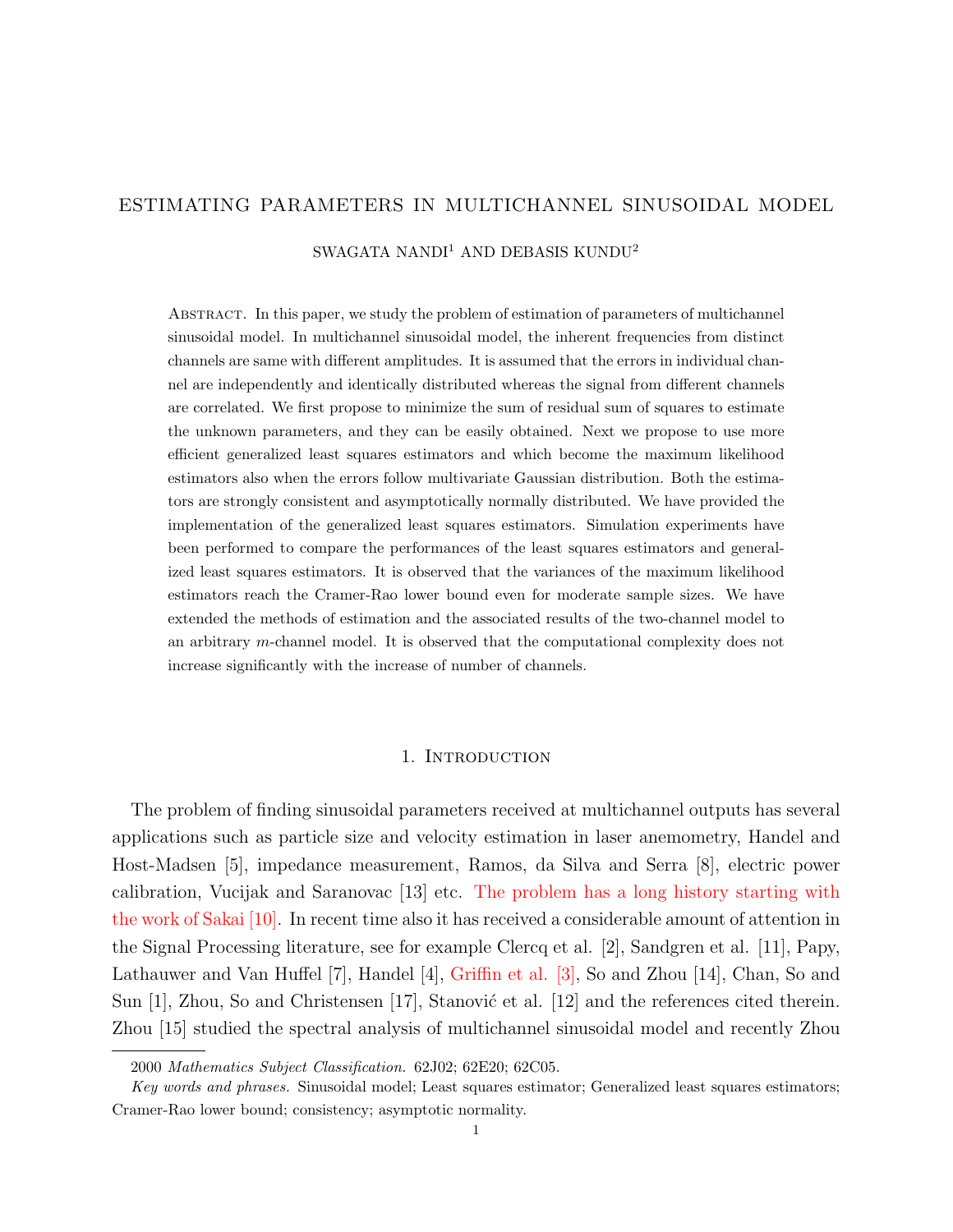et. al [16] discussed a robust method of estimation. In all these cases the authors developed efficient estimators of the unknown parameters based on independent error assumptions of different channels.

In this paper, we consider the estimation of unknown parameters of a multichannel sinusoidal signal model. We have first discussed about two channel model, and then we have generalized it to m-channel model. The two-channel sinusoidal model is given by

$$
\begin{pmatrix} y_1(t) \\ y_2(t) \end{pmatrix} = \begin{pmatrix} A_1^0 & B_1^0 \\ A_2^0 & B_2^0 \end{pmatrix} \begin{pmatrix} \cos(\omega^0 t) \\ \sin(\omega^0 t) \end{pmatrix} + \begin{pmatrix} e_1(t) \\ e_2(t) \end{pmatrix} . \tag{1}
$$

In matrix notation, model (1) can be written as

$$
\mathbf{y}(t) = \mathbf{A}^0 \boldsymbol{\theta}(\omega^0, t) + \mathbf{e}(t) \tag{2}
$$

$$
= \boldsymbol{\mu}(t; \boldsymbol{\beta}^0, \omega^0) + \mathbf{e}(t), \tag{3}
$$

where  $\mathbf{y}(t) = (y_1(t), y_2(t))^T$ ,  $\mathbf{A}^0 =$  $\left(A_1^0 \quad B_1^0\right)$  $A_2^0$   $B_2^0$  $\setminus$  $\theta(\omega^0, t) = (\cos(\omega^0 t), \sin(\omega^0 t))^T, e(t) =$  $(e_1(t), e_2(t))^T$ ,  $\boldsymbol{\beta}^0 = (A_1^0, B_1^0, A_2^0, B_2^0)$  and  $\boldsymbol{\mu}(t; \boldsymbol{\beta}^0, \omega^0) = (\mu_1(t; \boldsymbol{\beta}^0, \omega^0), \mu_2(t; \boldsymbol{\beta}^0, \omega^0))^T$ . The signal from the k-th channel,  $k = 1, 2$ , takes the following form;

$$
y_k(t) = \left[A_k^0 \cos(\omega^0 t) + B_k^0 \sin(\omega^0 t)\right] + e_k(t), \quad t = 1, \dots, n.
$$

Here the bivariate random vector  $y(t)$  represents the signal from the two channels at the time point t;  $\omega^0 \in (0, \pi)$  is the common frequency;  $A_1^0$  and  $B_1^0$  are amplitudes corresponding to  $\omega^0$  from the first channel and  $A_2^0$  and  $B_2^0$  are from the second channel; the bivariate random vector  $e(t)$  represents the noise part and its explicit structure is stated in the following assumption.

Assumption 1. The bivariate random vectors  $\{e(t), t = 1, \ldots, n\}$  are independent and identically distributed (i.i.d.) with mean vector **0** and dispersion matrix  $\Sigma$  =  $\int \sigma_1^2 \quad \sigma_{12}$  $\sigma_{12}$   $\sigma_2^2$  $\setminus$ , that is,

$$
\mathbf{e}(t) = \begin{pmatrix} e_1(t) \\ e_2(t) \end{pmatrix} \stackrel{i.i.d.}{\sim} \left[ \begin{pmatrix} 0 \\ 0 \end{pmatrix}, \begin{pmatrix} \sigma_1^2 & \sigma_{12} \\ \sigma_{12} & \sigma_2^2 \end{pmatrix} \right]
$$
 (4)

where  $\sigma_1^2$  and  $\sigma_2^2 > 0$ .

In the class of multichannel sinusoidal model, two-channel model is the basic model. The aim will be to estimate the unknown frequencies and the elements of matrix  $A^0$  given a sample of size  $n$ . One can consider the observations from different channels and apply sinusoidal model separately to estimate the unknown parameters. Then the information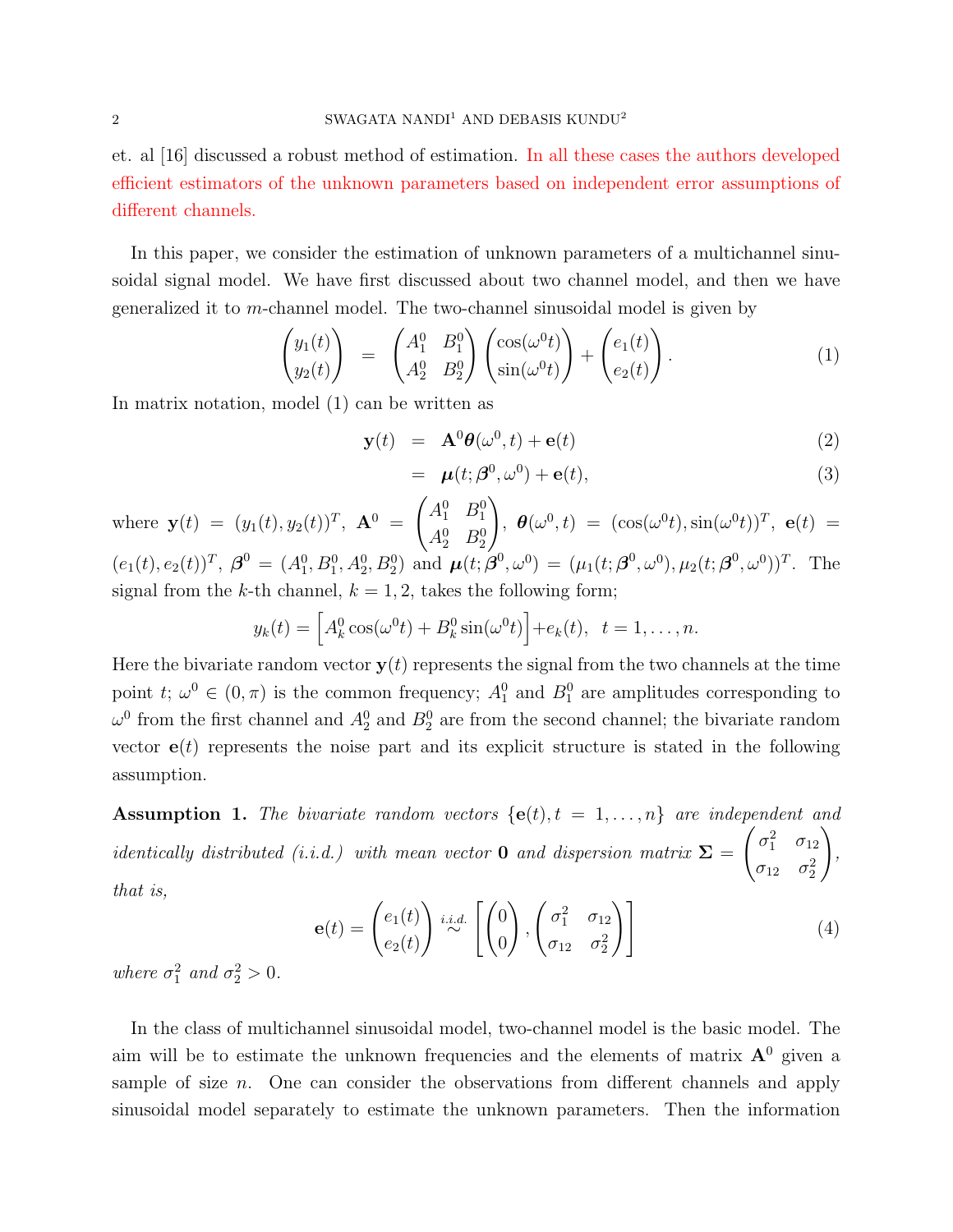that the frequencies are same through different channels is ignored and there will be loss of precision in estimation of the frequencies. Therefore, we need estimation method which estimates the unknown parameters, that is, the frequencies and amplitude parameters of all the channels simultaneously.

In this paper first we provide a very simple estimation procedure of the unknown parameters based on least squares (LS) method. The two-channel model has five unknown parameters and these simple estimators can be obtained by solving a one-dimensional optimization problem. Although, they are not the most efficient estimators, they are consistent and asymptotically normally distributed. To provide efficient estimators, we propose to use generalized least squares estimators (GLSEs). First it is assumed that the noise dispersion matrix  $\Sigma$  is known and it is shown that the proposed GLSEs are consistent and they have lower asymptotic variances than the simple least squares estimators (LSEs). Since the noise dispersion matrix  $\Sigma$  is usually unknown, we have indicated how the generalized LSEs can be implemented in practice. Simulation experiments have been performed to compare the performances of these estimators and it is observed the the proposed generalized LSEs perform better than the ordinary LSEs in all the cases considered.

It may be mentioned that when the number of channel is one, then the model can be written as

$$
y(t) = A^0 \cos(\omega t) + B^0 \sin(\omega t) + e(t), \tag{5}
$$

here  $A^0$  and  $B^0$  are the amplitudes,  $\omega$  is the frequency and  $e(t)$ s are the additive error with mean zero and variance  $\sigma^2$ . An extensive amount of work has been done in the Statistical Signal Processing literature in developing different estimation procedures of the unknown parameters of the sinusoidal model (5), and developing their properties, see for example the recent monograph by Nandi and Kundu [6] and see the references cited therein in this respect.

The major contribution of this article is the following: This is the first time it has been considered the correlated error in m-channel set-up. In all the existing literature it has been assumed that the noise components in different channels are independently distributed. First we have provided a very simple LSEs of the amplitudes and the frequency, and established the consistency and asymptotic normality properties of these estimators. They are not efficient, but they have been used quite effectively to compute efficient GLSEs when the noise variance-covariance matrix is not known. Moreover, the theoretical properties of the GLSEs have been established and it has been shown that it reaches the Cramer-Rao lower bound under the assumption of multivariate normal distribution. Hence, it can be considered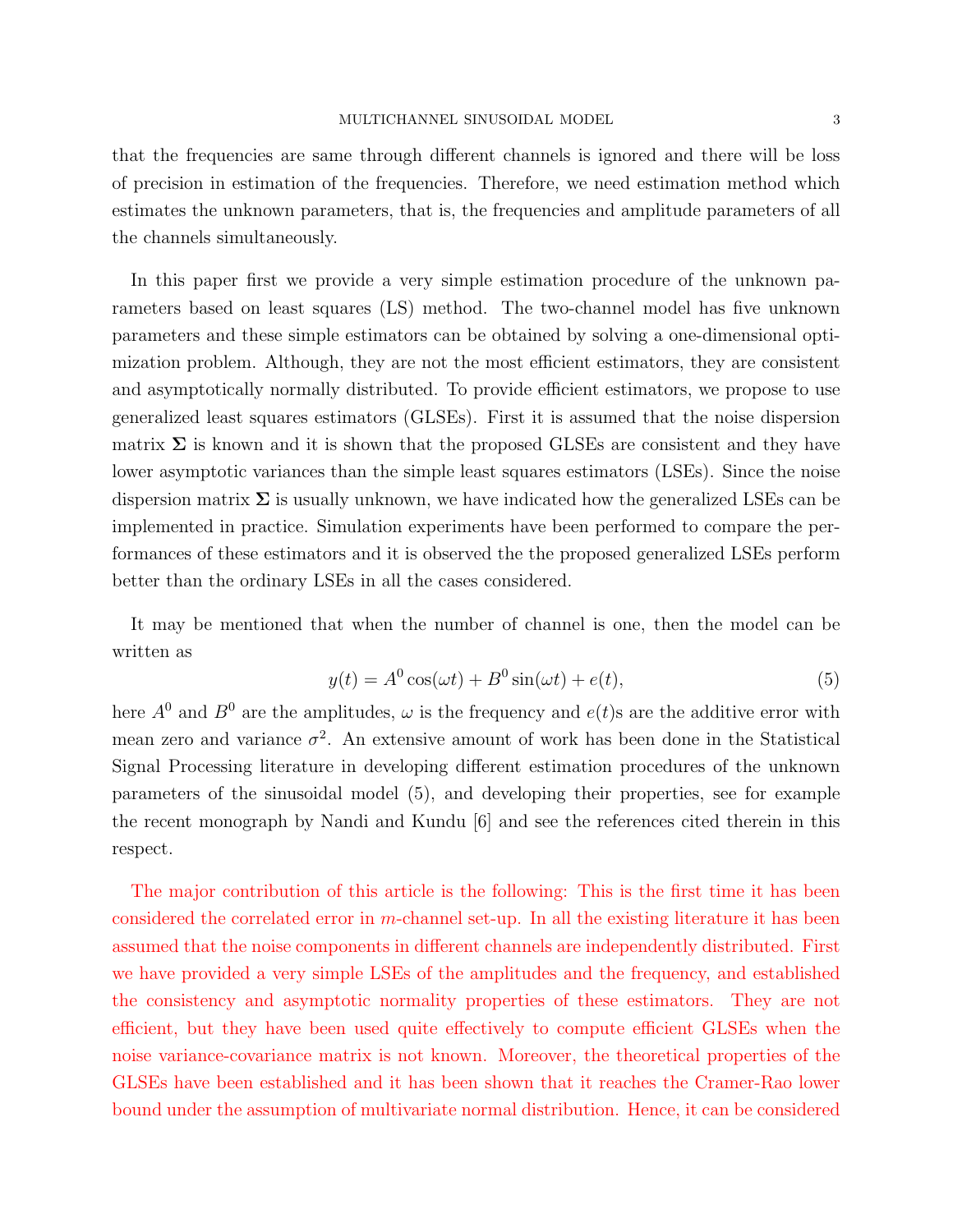### $4\,$  SWAGATA NANDI $^1$  AND DEBASIS KUNDU $^2$

as a benchmark of any estimation procedure. Further, it may be mentioned that it has been observed that the computational complexity does not significantly increase as  $m$  increases. It is a significant achievement in terms of theoretical development as well as for implementation purposes.

The rest of the paper is organized as follows. In Section 2, first we consider the simple least squares estimators of the two channel model and provide their theoretical properties. The generalized LSEs, their properties and implementation for two-channel models are discussed in Section 3. In Section 4, we provide the results of the simulation experiments and in Section 5, we present the general case of multichannel sinusoidal model. Finally, we conclude the paper in Section 6.

### 2. Least Squares Estimators

In this section, we consider the LSEs of the unknown parameters of model (1). Our problem is to estimate the unknown parameters given a sample of size  $n, \{y(1), \ldots, y(n)\}.$ The main aim is to estimate first the elements of the matrix  $A^0$  and  $\omega^0$  and then using these estimates, the parameters of the noise process  $\{e(t)\}\$ need to be estimated. The consistency and the asymptotic normality of the estimators have been established. It is observed that the estimators of the noise component can be used in implementing the generalized LSEs quite efficiently.

Apart from Assumption 1, we consider the following assumption on the true values of the unknown parameters.

**Assumption 2.** For  $k = 1, 2, A_k^0$  and  $B_k^0$  are not simultaneously equal to zero.

In this section, we consider the simple LSEs which can be obtained by minimizing the residual sum of squares from the two channels. Let  $\boldsymbol{\xi} = (A_1, B_1, A_2, B_2, \omega)^T$  and  $\boldsymbol{\xi}^0$  denote the true value of  $\xi$ . The LSE  $\tilde{\xi}$  of  $\xi$  in this case minimizes the residual sum of squares with respect to  $\xi$ , defined as follows:

$$
R(\boldsymbol{\xi}) = \sum_{t=1}^{n} e^{T}(t) e(t) = \sum_{t=1}^{n} [e_{1}^{2}(t) + e_{2}^{2}(t)]
$$
  
= 
$$
\sum_{t=1}^{n} [y_{1}(t) - A_{1} \cos(\omega t) - B_{1} \sin(\omega t)]^{2} + \sum_{t=1}^{n} [y_{2}(t) - A_{1} \cos(\omega t) - B_{1} \sin(\omega t)]^{2}.
$$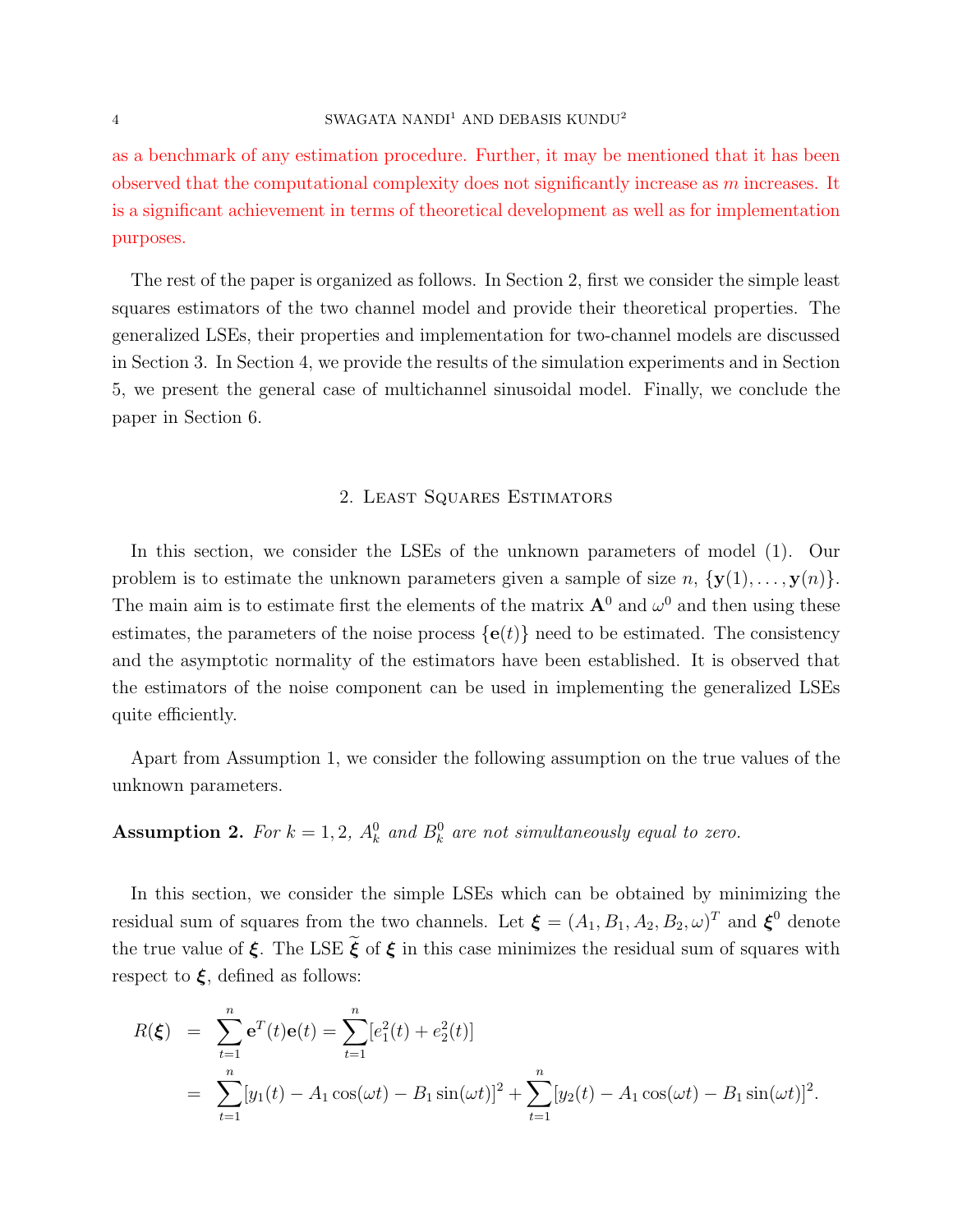Using matrix notation  $R(\xi)$  can be written as follows:

$$
R(\boldsymbol{\xi}) = (\mathbf{Y}_1 - \mathbf{X}(\omega)\boldsymbol{\delta}_1)^T (\mathbf{Y}_1 - \mathbf{X}(\omega)\boldsymbol{\delta}_1) + (\mathbf{Y}_2 - \mathbf{X}(\omega)\boldsymbol{\delta}_2)^T (\mathbf{Y}_2 - \mathbf{X}(\omega)\boldsymbol{\delta}_2)
$$
(6)

where  $\mathbf{Y}_k = (y_k(1), \dots, y_k(n))^T$ ,  $\boldsymbol{\delta}_k = (A_k, B_k)^T$  for  $k = 1, 2$  and

$$
\mathbf{X}^{T}(\omega) = \begin{pmatrix} \cos(\omega) & \cos(2\omega) & \cdots & \cos(n\omega) \\ \sin(\omega) & \sin(2\omega) & \cdots & \sin(n\omega) \end{pmatrix}
$$

Minimizing (6) with respect to  $\delta_1$  and  $\delta_2$  for a given  $\omega$ , we obtain

$$
\widetilde{\boldsymbol{\delta}}_k(\omega) = (\mathbf{X}^T(\omega)\mathbf{X}(\omega))^{-1}\mathbf{X}^T(\omega)\mathbf{Y}_k, \quad k = 1, 2. \tag{7}
$$

.

Replacing  $\delta_k$  by  $\widetilde{\delta}_k(\omega)$  in  $R(\boldsymbol{\xi}) = R(\boldsymbol{\delta}_1, \boldsymbol{\delta}_2, \omega)$ , we have

$$
R(\widetilde{\boldsymbol{\delta}}_1(\omega), \widetilde{\boldsymbol{\delta}}_2(\omega), \omega) = (\mathbf{Y}_1 - P_{\mathbf{X}(\omega)} \mathbf{Y}_1)^T (\mathbf{Y}_1 - P_{\mathbf{X}(\omega)} \mathbf{Y}_1) + (\mathbf{Y}_2 - P_{\mathbf{X}(\omega)} \mathbf{Y}_2)^T (\mathbf{Y}_2 - P_{\mathbf{X}(\omega)} \mathbf{Y}_2)
$$
  
=  $\mathbf{Y}_1^T (\mathbf{I} - P_{\mathbf{X}(\omega)}) \mathbf{Y}_1 + \mathbf{Y}_2^T (\mathbf{I} - P_{\mathbf{X}(\omega)}) \mathbf{Y}_2 = Q(\omega)$  (say),

where  $P_{\mathbf{X}(\omega)} = \mathbf{X}(\omega)(\mathbf{X}^T(\omega)\mathbf{X}(\omega))^{-1}\mathbf{X}^T(\omega)$  is the projection matrix on the column space of  $\mathbf{X}(\omega)$ . Therefore, we can use a two step procedure; first estimate  $\omega$  by minimizing  $Q(\omega)$  with respect to  $\omega$  and denote it as  $\widetilde{\omega}$ ; then estimate  $A_k$  and  $B_k$ ,  $k = 1, 2$  using  $\begin{pmatrix} \widetilde{A}_k \\ \widetilde{B}_k \end{pmatrix}$  $B_k$ .  $\setminus$  $= \boldsymbol{\delta}_k(\widetilde{\omega})$ . The procedure described above is basically the separable regression technique given by Richards (Richards[9]). If we have m channels with single frequency, say  $\omega$ , then one can minimize a similar term as  $Q(\omega)$  with sum of m terms. The details are given in Section 5.

Under Assumption 1,  $e_1(t) \stackrel{i.i.d}{\sim} (0, \sigma_1^2)$ ,  $e_2(t) \stackrel{i.i.d}{\sim} (0, \sigma_2^2)$  with correlation  $\frac{\sigma_{12}}{\sigma_{12}}$  $\sigma_1\sigma_2$ . According to Assumption 2,  $A_i$  and  $B_i$  are not simultaneously equal to zero for  $i = 1, 2$ . This implies that the frequency  $\omega$  is present in both the channels. We prove the strong consistency under these assumptions and is stated in the following theorem.

Once, we have estimated the frequency  $\omega$  and linear parameters  $A_k$  and  $B_k$ ,  $k = 1, 2$  using the least squares method, the estimators of  $\sigma_1^2$ ,  $\sigma_2^2$  and  $\sigma_{12}$  are obtained as follows;

$$
\widetilde{\sigma}_j^2 = \frac{1}{n} \sum_{t=1}^n \left[ y_j(t) - \widetilde{A}_j \cos(\widetilde{\omega}t) - \widetilde{B}_j \sin(\widetilde{\omega}t) \right]^2, \quad j = 1, 2,
$$
\n(8)

$$
\widetilde{\sigma}_{12} = \frac{1}{n} \sum_{t=1}^{n} \Big[ y_1(t) - \widetilde{A}_1 \cos(\widetilde{\omega}t) - \widetilde{B}_1 \sin(\widetilde{\omega}t) \Big] \Big[ y_2(t) - \widetilde{A}_2 \cos(\widetilde{\omega}t) - \widetilde{B}_2 \sin(\widetilde{\omega}t) \Big]. \tag{9}
$$

The LSEs of  $\boldsymbol{\beta} = (\boldsymbol{\delta}_1^T)$  $_{1}^{T},\boldsymbol{\delta}_{2}^{T}$  $2<sup>T</sup>$ ) and  $\omega$ , obtained above, are strongly consistent and have asymptotically normally distributed. The results are stated in following theorems. Theorems 2.1, 2.2 and 2.3 are proved in Appendix A, Appendix B and Appendix C, respectively.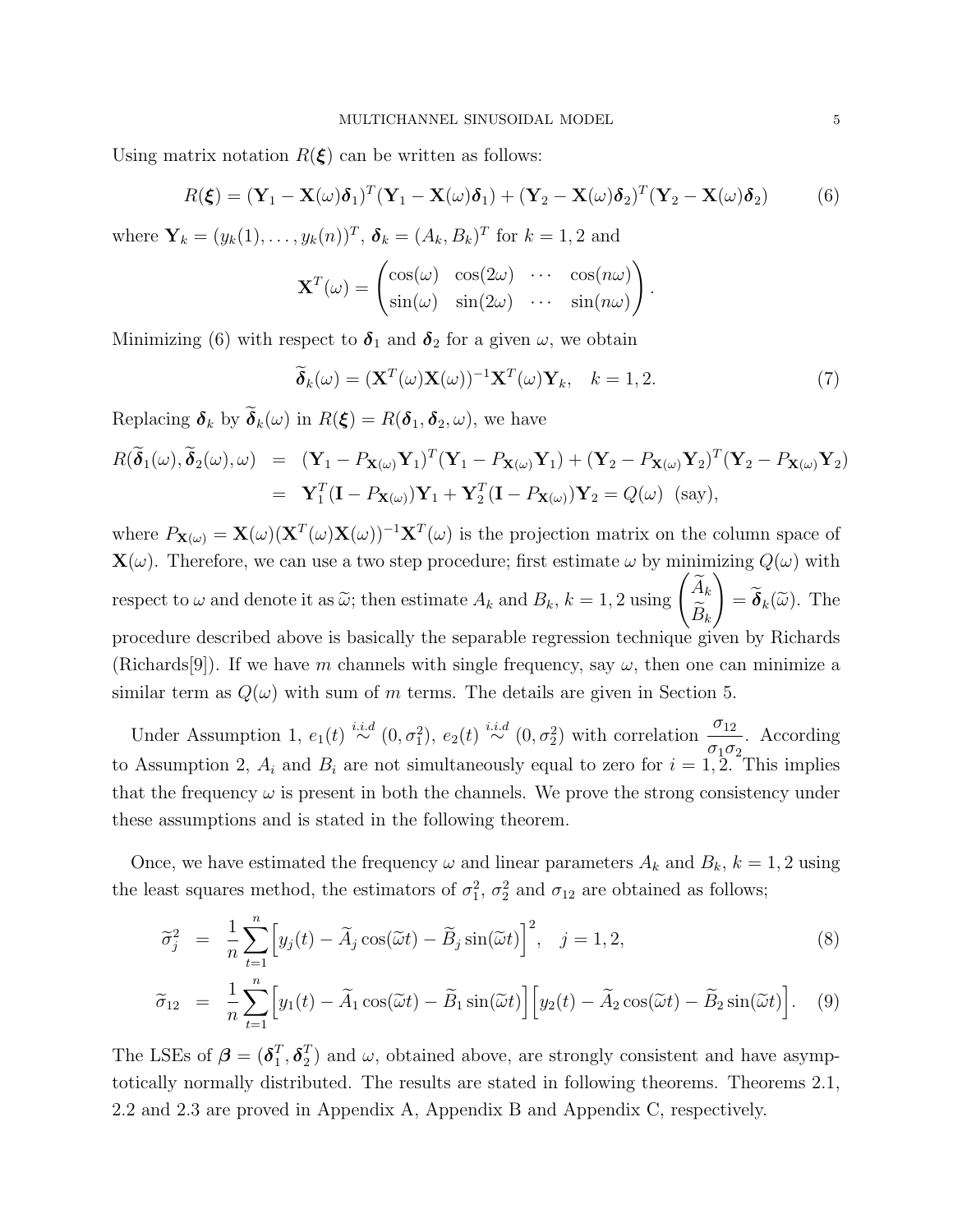**Theorem 2.1.** Under Assumptions 1 and 2,  $\widetilde{A}_k$ ,  $\widetilde{B}_k$ ,  $k = 1, 2$  and  $\widetilde{\omega}$  which minimizes

$$
\sum_{j=1}^{2} \sum_{t=1}^{n} [y_j(t) - A_j \cos(\omega t) - B_j \sin(\omega t)]^2
$$

are strongly consistent estimators.

**Theorem 2.2.** Under the same assumptions as Theorem 2.1, as  $n \to \infty$ ,

$$
(n^{\frac{1}{2}}(\widetilde{A}_1 - A_1^0), n^{\frac{1}{2}}(\widetilde{B}_1 - B_1^0), n^{\frac{1}{2}}(\widetilde{A}_2 - A_2^0), n^{\frac{1}{2}}(\widetilde{B}_2 - B_2^0), n^{\frac{3}{2}}(\widetilde{\omega} - \omega^0)) \stackrel{d}{\rightarrow} \mathcal{N}_5(\mathbf{0}, \mathbf{\Gamma}^{-1} \mathbf{G} \mathbf{\Gamma}^{-1})
$$

where  
\n
$$
\mathbf{G} = \begin{pmatrix} \Sigma \otimes \mathbf{I}_2 & \mathbf{v} \\ \mathbf{v}^T & \psi_2 \end{pmatrix} \text{ with } \psi_2 = \frac{2}{3} \Big[ \sigma_1^2 (A_1^{02} + B_1^{02}) + \sigma_2^2 (A_2^{02} + B_2^{02}) + 2 \sigma_{12} (A_1^0 A_2^0 + B_1^0 B_2^0) \Big],
$$
\n
$$
\mathbf{v}^T = (B_1^0 \sigma_1^2 + B_2^0 \sigma_{12}, -A_1^0 \sigma_1^2 - A_2^0 \sigma_{12}, B_2^0 \sigma_2^2 + B_1^0 \sigma_{12}, -A_2^0 \sigma_2^2 - A_1^0 \sigma_{12})
$$

and

$$
\mathbf{\Gamma} = \begin{pmatrix} \mathbf{I}_2 & \mathbf{u} \\ \mathbf{u}^T & \phi_2 \end{pmatrix} \text{ with } \phi_2 = \frac{1}{3}(A_1^{02} + B_1^{02} + A_2^{02} + B_2^{02}), \mathbf{u}^T = \left(\frac{B_1^0}{2}, -\frac{A_1^0}{2}, \frac{B_2^0}{2}, -\frac{A_2^0}{2}\right).
$$

The matrix  $\Gamma^{-1}$  has the following form. Write  $\rho_s = \sum$ 2  $j=1$  $(A_j^0)$  $^{2}+B_{j}^{0}$  $^{2}$ ), then

$$
\pmb{\Gamma}^{-1} = \left(\begin{matrix} 1+\frac{3B_1^{02}}{\rho_s} & -\frac{3A_1^0B_1^0}{\rho_s} & \frac{3B_1^0B_2^0}{\rho_s} & -\frac{3A_2^0B_1^0}{\rho_s} & -\frac{6B_1^0}{\rho_s} \\ -\frac{3A_1^0B_1^0}{\rho_s^s} & 1+\frac{3A_1^0}{\rho_s^s} & -\frac{3A_1^0B_2^0}{\rho_s} & \frac{3A_1^0A_2^0}{\rho_s} & \frac{6A_1^0}{\rho_s} \\ \frac{3B_1^0B_2^0}{\rho_s^s} & -\frac{3A_1^0B_2^0}{\rho_s^s} & 1+\frac{3B_2^{02}}{\rho_s} & -\frac{3A_2^0B_2^0}{\rho_s} & -\frac{6B_2^0}{\rho_s} \\ -\frac{6B_1^0}{\rho_s} & \frac{6A_1^0}{\rho_s} & -\frac{6B_2^0}{\rho_s} & \frac{6A_2^0}{\rho_s} & \frac{6A_2^0}{\rho_s} & \frac{12}{\rho_s} \end{matrix}\right).
$$

П

**Theorem 2.3.** Under the same assumptions as Theorem 2.1,  $\tilde{\sigma}_1^2$ ,  $\tilde{\sigma}_2^2$  and  $\tilde{\sigma}_{12}$  are strongly consistent estimators of  $\sigma_1^2$ ,  $\sigma_2^2$  and  $\sigma_{12}$ , respectively.

**Remark 1.** The asymptotic variances of the LSEs of the linear parameters as well as  $\omega$ depends on the true values of the linear parameters from all the channels through  $\rho_s$  whereas the asymptotic variance-covariance matrix  $\Gamma^{-1}$ G $\Gamma^{-1}$  does not depend on the true value of ω.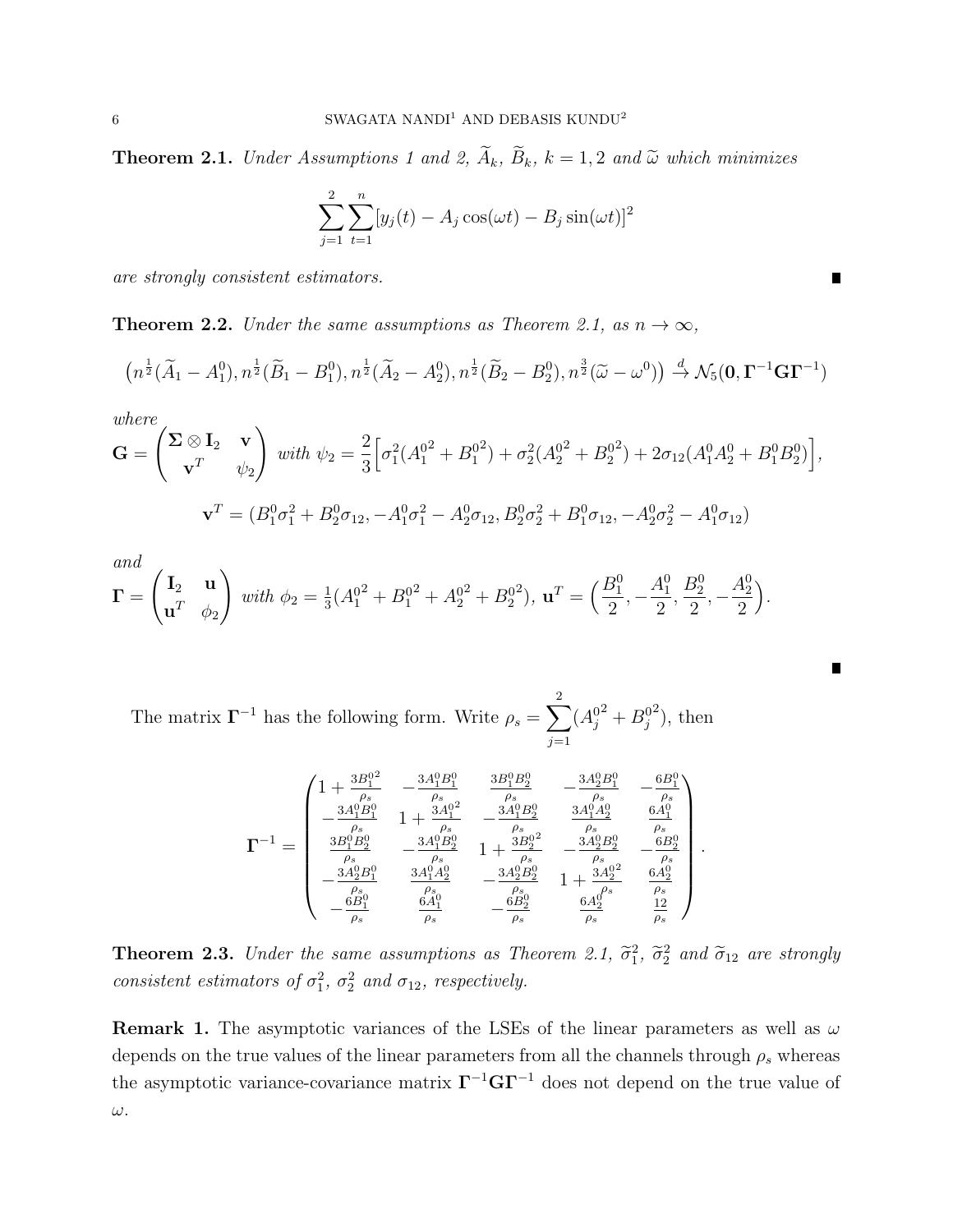#### 3. Generalized Least Squares Estimator

In the previous section we have discussed about the LSEs of the unknown parameters of the two-channel sinusoidal model (1). It is observed that although the LSEs are consistent, they are not efficient in the sense when errors are from bivariate normal distributions, the asymptotic variances of the LSEs do not attain the Cramer-Rao lower bound. In this section, we discuss the generalized LSE of the unknown parameters for a two-channel sinusoidal model. It is observed that the generalized LSEs are consistent and when the errors are from bivariate normal distribution and if the noise covariance matrix  $\Sigma$  is known, the asymptotic variances of these estimators attain the Cramer-Rao lower bound.

First it is assumed that the noise covariance matrix  $\Sigma$  is known. The generalized LSEs of the unknown parameters can be obtained by minimizing  $S(\beta,\omega)$ , where

$$
\frac{1}{|\Sigma|}S(\boldsymbol{\beta},\omega) = \sum_{t=1}^{n} (\mathbf{y}(t) - \boldsymbol{\mu}(t))^T \Sigma^{-1} (\mathbf{y}(t) - \boldsymbol{\mu}(t))
$$
(10)

with respect to the elements of  $\boldsymbol{\beta} = (A_1, B_1, A_2, B_2)$  and  $\omega$ . Here  $\mathbf{y}(t)$  is the observation vector at time point t and  $E[\mathbf{y}(t)] = \boldsymbol{\mu}(t, \boldsymbol{\beta}, \omega) \equiv \boldsymbol{\mu}(t)$ . The  $\Sigma$  matrix is same as defined in Assumption 1. Note that when the errors are from bivariate normal distribution with mean vector zero, and dispersion matrix  $\Sigma$ , then the GLSEs become the maximum likelihood estimators also. This is the main motivation of considering the GLSEs.

Observe that  $S(\beta,\omega)$  can be written as

$$
S(\boldsymbol{\beta}, \omega) = \sum_{t=1}^{n} \left[ \sigma_2^2 (y_1(t) - \mu_1(t))^2 + \sigma_1^2 (y_2(t) - \mu_2(t))^2 -2 \sigma_{12} (y_1(t) - \mu_1(t)) (y_2(t) - \mu_2(t)) \right].
$$

Here

 $\mu_k(t) = A_k \cos(\omega t) + B_k \sin(\omega t), \quad \text{for} \quad k = 1, 2,$ 

are two elements of the mean vector  $\mu(t)$ .

Suppose  $\hat{\boldsymbol{\xi}} = (\hat{A}_1, \hat{B}_1, \hat{A}_2, \hat{B}_2, \hat{\omega})$  minimizes  $S(\boldsymbol{\beta}, \omega) = S(\boldsymbol{\xi})$ , then  $\hat{\boldsymbol{\xi}}$  is called the generalized LSEs of  $\xi^0$ . The following theorems provide the consistency and asymptotic normality properties of  $\hat{\xi}$ . Theorem 3.1 is proved in Appendix D and Theorem 3.2 is in Appendix E.

**Theorem 3.1.** Suppose the vector of sequence of error  $\{e(t)\}\$  from model (1) satisfies Assumption 1 and the elements of  $\Sigma$  matrix,  $\sigma_1^2$ ,  $\sigma_2^2$  and  $\sigma_{12}$  are known. Then,  $\hat{\xi}$  is a strongly consistent estimator of  $\xi^0$ .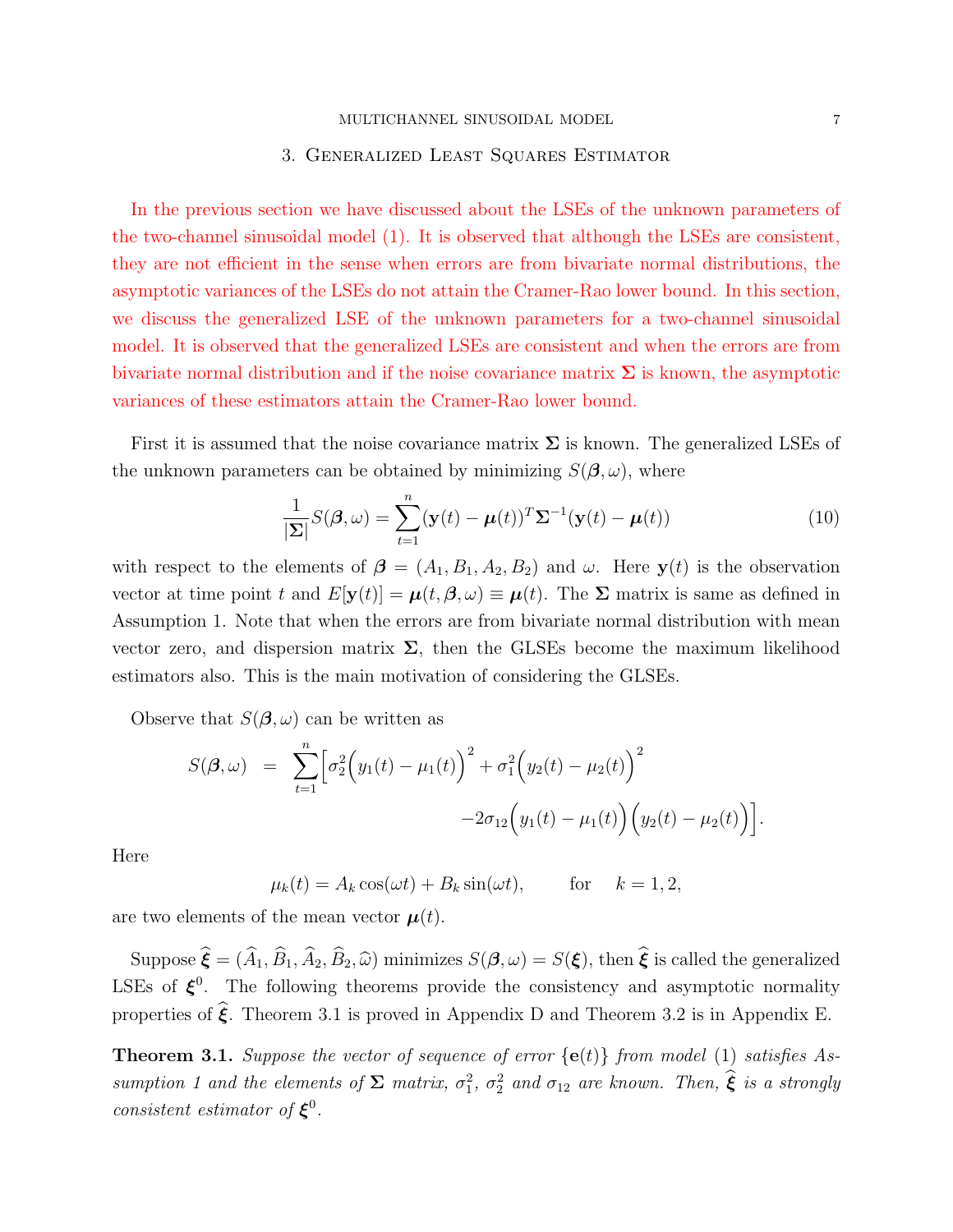**Theorem 3.2.** Under the same assumptions as Theorem 3.1, as  $n \to \infty$ ,

$$
(\widehat{\boldsymbol{\xi}} - \boldsymbol{\xi}^0) \mathbf{D_1}^{-1} \stackrel{d}{\to} \mathcal{N}_5(\mathbf{0}, 2\boldsymbol{\Gamma}_g^{-1}),
$$
\n(11)

where

$$
\mathbf{\Gamma}_g = \left[ \begin{array}{cc} \mathbf{\Sigma}_{11} & \mathbf{a} \\ \mathbf{a}^T & b \end{array} \right],
$$

$$
\Sigma_{11} = (\Sigma^{-1} \otimes I_2), \quad \mathbf{D}_1 = diag\Big\{n^{\frac{1}{2}}, n^{\frac{1}{2}}, n^{\frac{1}{2}}, n^{\frac{3}{2}}, n^{\frac{3}{2}}\Big\},\newline \mathbf{a}^T = \frac{1}{2|\Sigma|} \Big( B_1 \sigma_2^2 - B_2 \sigma_{12} \quad A_2 \sigma_{12} - A_1 \sigma_2^2 \quad B_2 \sigma_1^2 - B_1 \sigma_{12} \quad A_1 \sigma_{12} - A_2 \sigma_1^2 \Big),\newline \mathbf{b} = \frac{1}{3|\Sigma|} \Big[ \sigma_2^2 (A_1^2 + B_1^2) + \sigma_1^2 (A_2^2 + B_2^2) - 2 \sigma_{12} (A_1 A_2 + B_1 B_2) \Big].
$$

Here ' $\otimes'$  denotes the Kronecker product.

**Remark 2.** Similar to the LSEs, the asymptotic distribution of  $\hat{\boldsymbol{\xi}}$  depends of the true values of the linear parameters and  $\Sigma$  matrix and does not depend of the frequency.

By inverting  $\Gamma_g$  matrix, the asymptotic variances of the generalized LSEs can be obtained. The asymptotic variances are

$$
\operatorname{Var}(\widehat{A}_i) = \frac{2}{n} \left( \sigma_i^2 + \frac{B_i^2}{b} \right), \quad \operatorname{Var}(\widehat{B}_i) = \frac{2}{n} \left( \sigma_i^2 + \frac{A_i^2}{b} \right), \quad i = 1, 2 \text{ and } \operatorname{Var}(\widehat{\omega}) = \frac{8}{n^3 b},
$$

where *b* is same as defined in Theorem 3.2.

Now first we provide the method of implementation of the generalized LSEs when the matrix  $\Sigma$  is known, and then we discuss the case when  $\Sigma$  is unknown. First observe that for fixed  $\omega$ , the generalized LSE of  $\beta$ , say  $\widehat{\beta}(\omega)$ , can be obtained by solving

$$
\frac{\partial}{\partial A_1} S(\boldsymbol{\beta}, \omega) = 0, \quad \frac{\partial}{\partial B_1} S(\boldsymbol{\beta}, \omega) = 0, \quad \frac{\partial}{\partial A_2} S(\boldsymbol{\beta}, \omega) = 0, \quad \frac{\partial}{\partial B_2} S(\boldsymbol{\beta}, \omega) = 0. \tag{12}
$$

After some manipulations, the four equations in (12) can be written in a matrix form as given below:

$$
\left(\Sigma^{-1}\otimes M_n(\omega)\right)\beta^T=\left(\Sigma^{-1}\otimes I_2\right)W_n(\omega),\tag{13}
$$

here

$$
\boldsymbol{M}_n(\omega) = \frac{2}{n} \left[ \begin{array}{cc} \sum_{t=1}^n \cos^2(\omega t) & \sum_{t=1}^n \cos(\omega t) \sin(\omega t) \\ \sum_{t=1}^n \cos(\omega t) \sin(\omega t) & \sum_{t=1}^n \sin^2(\omega t) \end{array} \right],
$$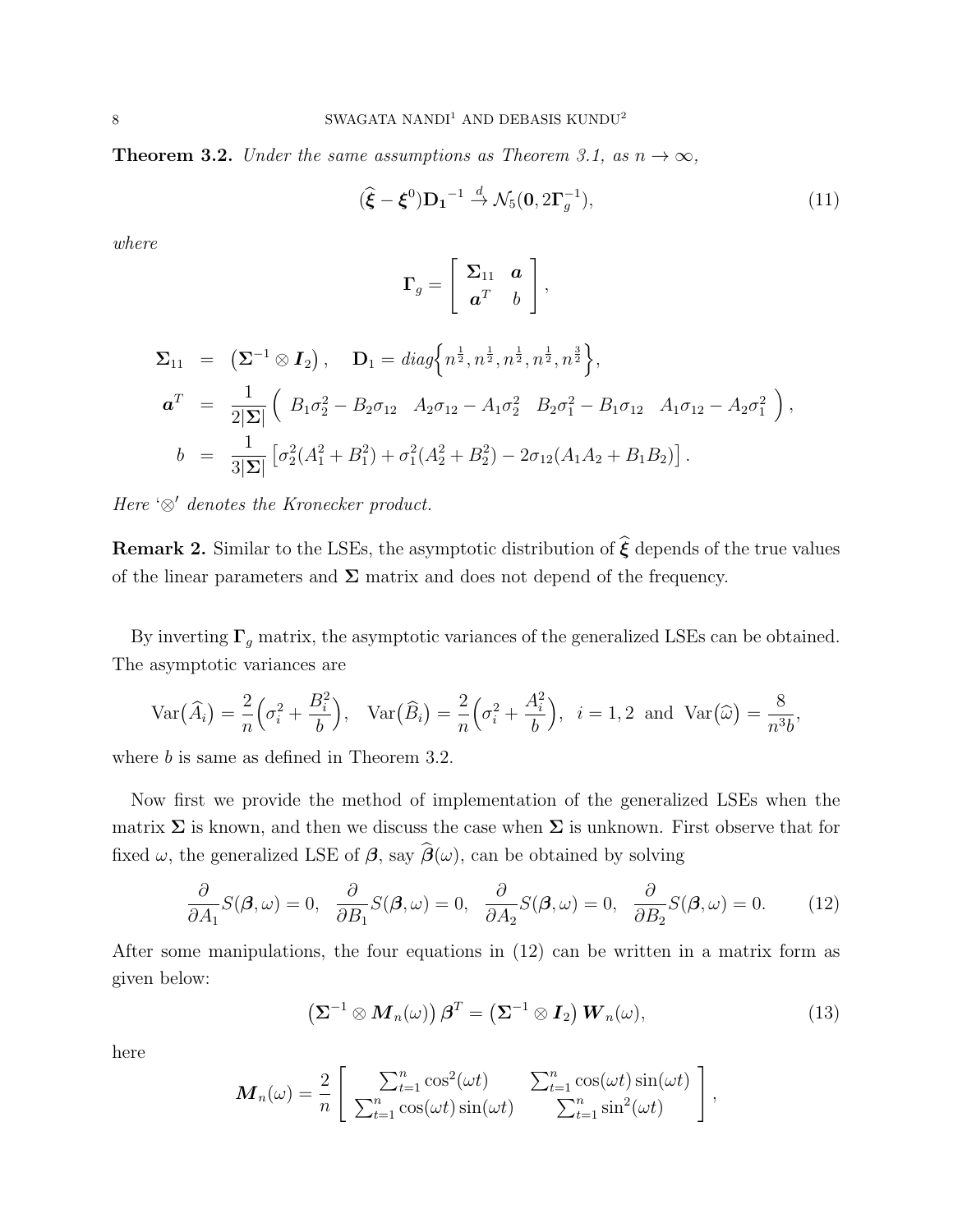$$
\boldsymbol{W}_n(\omega) = \frac{2}{n} \begin{bmatrix} \sum_{t=1}^n y_1(t) \cos(\omega t) \\ \sum_{t=1}^n y_1(t) \sin(\omega t) \\ \sum_{t=1}^n y_2(t) \cos(\omega t) \\ \sum_{t=1}^n y_2(t) \sin(\omega t) \end{bmatrix},
$$

and  $\mathbf{I}_2$  is the  $2 \times 2$  identity matrix. Hence,

$$
\begin{array}{lcl} \widehat{\boldsymbol{\beta}}^T(\omega) & = & \left( \boldsymbol{\Sigma}^{-1} \otimes \boldsymbol{M}_n(\omega) \right)^{-1} \left( \boldsymbol{\Sigma}^{-1} \otimes \boldsymbol{I}_2 \right) \boldsymbol{W}_n(\omega) \\ \\ & = & \left( \boldsymbol{\Sigma} \otimes (\boldsymbol{M}_n(\omega))^{-1} \right) \left( \boldsymbol{\Sigma}^{-1} \otimes \boldsymbol{I}_2 \right) \boldsymbol{W}_n(\omega) \\ \\ & = & \left( \mathbf{I}_2 \otimes (\boldsymbol{M}_n(\omega))^{-1} \right) \boldsymbol{W}_n(\omega). \end{array}
$$

The last expression is independent of the  $\Sigma$  matrix and is exactly equal to the LSEs which for a given  $\omega$ , minimizes the sums of the residual sum of squares from two channels. Therefore, the generalized LSE of  $\omega^0$  can be obtained by minimizing  $S(\hat{\boldsymbol{\beta}}(\omega), \omega)$  with respect to  $\omega$ . If  $\hat{\omega}$ is the generalized LSE of  $\omega^0$ , then  $\hat{\beta}$ , the generalized LSE of  $\beta^0$  can be obtained as  $\hat{\beta} = \hat{\beta}(\hat{\omega})$ . Although, the two-channel sinusoidal model has five signal parameters, the generalized LSEs of the unknown parameters can be obtained by solving only one one-dimensional optimization problem.

**Remark 3.** Observe that for large n,  $\mathbf{M}_n(\omega) = \mathbf{I}_2 + o(1/n)$ . Hence for large n,

$$
\widehat{\boldsymbol{\beta}}^T(\omega) = (\boldsymbol{\Sigma} \otimes \boldsymbol{I}_2) (\boldsymbol{\Sigma}^{-1} \otimes \boldsymbol{I}_2) \boldsymbol{W}_n(\omega) + o_p(1/n) \n= \boldsymbol{W}_n(\omega) + o_p(1/n),
$$

the usual approximate LSE.

Remark 4. It has been assumed that in generalized least squares (GLS) method that the variance covariance matrix of  $y(t)$  is known, but in real life situation, it is generally unknown. We can use consistent estimators of  $\sigma_1^2$ ,  $\sigma_2^2$  and  $\sigma_{12}$  discussed in Section 2.

**Remark 5.** A special case will be if we ignore that  $\sigma_{12}$  is non-zero. Then, the GLS method boils down to the weighted least squares method in this case and minimizes

$$
Q_W(\boldsymbol{\xi}) = \sum_{t=1}^n \frac{1}{\sigma_1^2} (y_1(t) - A_1 \cos(\omega t) - B_1 \sin(\omega t))^2 + \sum_{t=1}^n \frac{1}{\sigma_2^2} (y_1(t) - A_2 \cos(\omega t) - B_2 \sin(\omega t))^2,
$$
\n(14)

with respect to  $\xi$ .

### 4. Numerical Experiments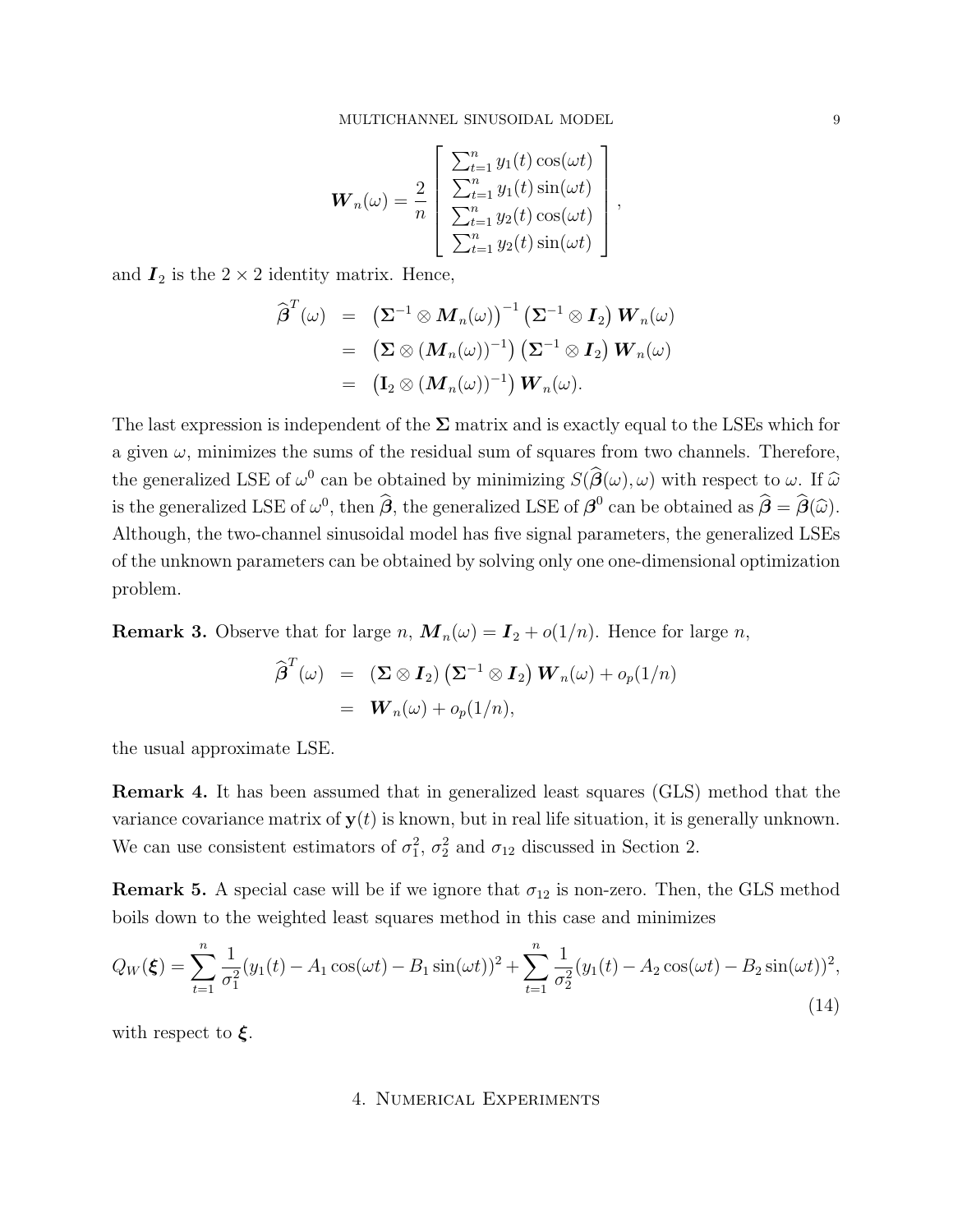In the last two sections we demonstrated the LSEs and GLSEs and developed their asymptotic properties. In this section we would like to study the behavior of these estimators when the sample size is finite, based on simulation experiments. We report the results of these numerical experiments conducted for different model parameters and error variances. We consider model (1) with the following parameter values

$$
A_1^0 = 1.5, B_1^0 = 2.0, A_2^0 = 3.0, B_2^0 = 2.5, \omega = 1.25.
$$
 (15)

.

The sequence of random vector  $\{e(t)\}\$ is generated in different ways; 1)  $\{e(t)\}\$ is a sequence of bivariate normal vectors with mean **0** and variance covariance matrix  $\Sigma$ ; 2) {**e**(*t*)} is a sequence of bivariate t-distribution with degrees of freedom 5 and variance covariance matrix  $\Sigma$ ; 3)  $\{e(t)\}\$ is a sequence of bivariate t-distribution with degrees of freedom 10 with the same  $\Sigma$ . The variance-covariance matrix considered for simulation studies are

$$
\Sigma_1 = \begin{pmatrix} 3.0 & 0.95 \\ 0.95 & 3.0 \end{pmatrix}, \quad \Sigma_2 = \begin{pmatrix} 2.0 & 0.9 \\ 0.9 & 2.0 \end{pmatrix}
$$

sample sizes are 100, 200, 300, 400 and 500. The number of replications used in these experiments is 5000. The data are generated from all the three cases and we calculate the average estimates and mean squared errors (MSES) using both the proposed estimation methods. We report the average estimates, MSEs and the corresponding asymptotic variances of both the estimators in Figures 1-10. In Figure 1, the average estimates of LSE and GLSE of  $A_1$  from all the three cases considered here are plotted against the sample size along with a horizontal line at the true value of the parameter. The plot at the left is for dispersion matrix  $\Sigma_1$  and the right one is for  $\Sigma_2$ . Similarly, the average estimates of  $B_1$ ,  $A_2$ ,  $B_2$  and  $\omega$ are plotted in Figures 2-5, respectively. The MSEs along with the corresponding asymptotic variances of LSE as well as the GLSE of  $A_1$ ,  $B_1$ ,  $A_2$ ,  $B_2$  and  $\omega$  are plotted in Figures 6-10 respectively.

The following observation can be made from the numerical experiment considered here.

- (1) From Figures 1-5 it is quite clear that the average estimates are close to the true values at least when sample sizes are grater than 100. The small sample biases in case of LSEs are slightly larger than the biases in case of GLSEs, specially for the linear parameter estimators. The biases of both LSEs and GLSEs for the frequency parameter are quite small for all the error distributions considered here. The biases of every parameter estimators decrease as the sample size increases.
- (2) Both the estimation methods tend to underestimate the linear parameters for moderate sample sizes.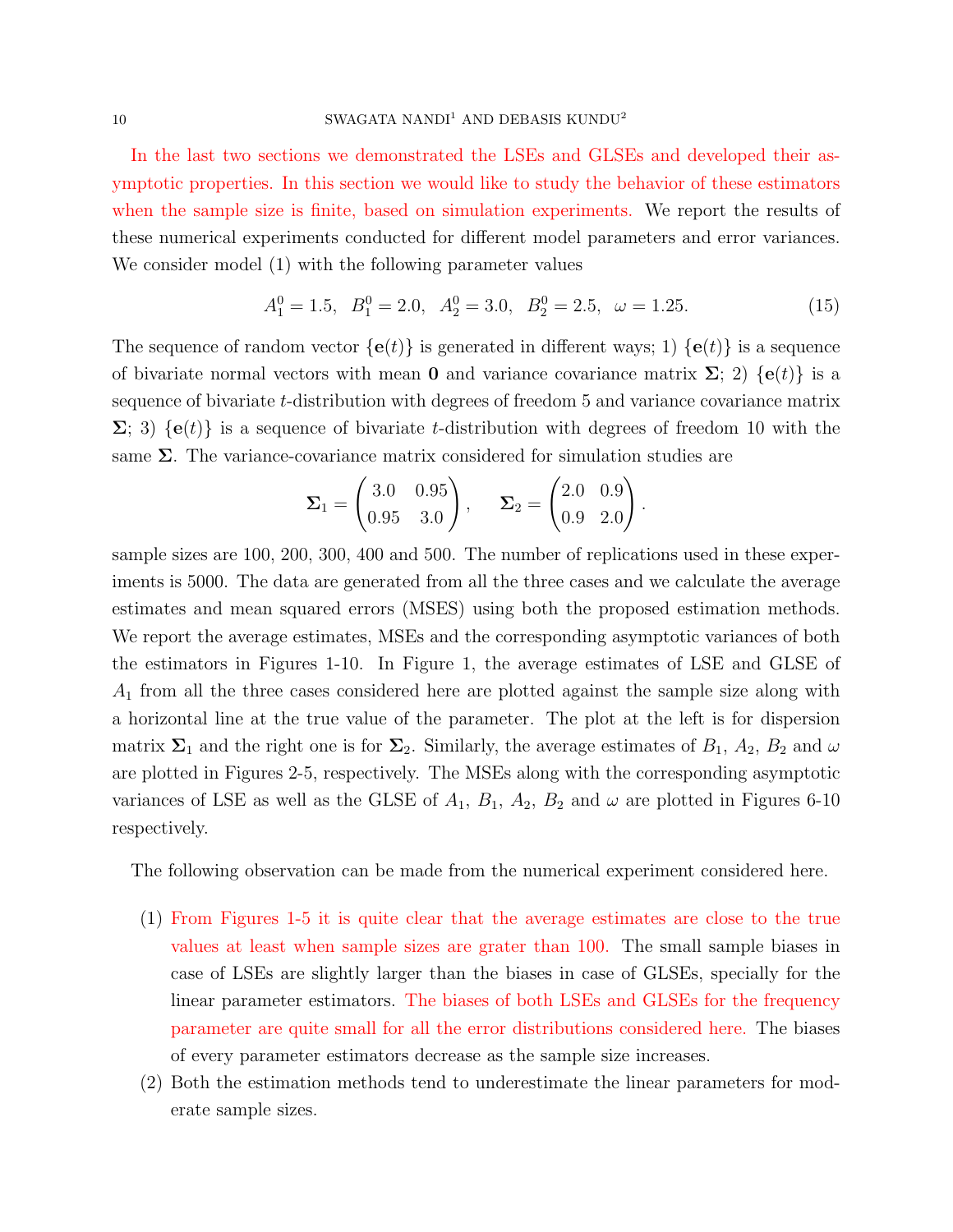

FIGURE 1. Average estimates of  $A_1$  of model (15) when variance-covariance matrices are  $\Sigma_1$  and  $\Sigma_2$ .



FIGURE 2. Average estimates of  $B_1$  of model (15) when variance-covariance matrices are  $\Sigma_1$  and  $\Sigma_2$ .

- (3) In Figures 1-5, the spread of the average estimates in left plots are wider than that of the right plots. This is due to the fact that the elements of  $\Sigma_1$  are greater than the elements of  $\Sigma_2$ .
- (4) From Figures 6-10 it is quite clear that the MSEs of the LSEs as well as the GLSEs decrease as the sample size increases.
- (5) The MSEs of the GLSEs are smaller than the MSEs of the LSEs and the difference between them decreases as the sample size increases.
- (6) The MSEs are quite close to the corresponding asymptotic variances in most of the cases considered here.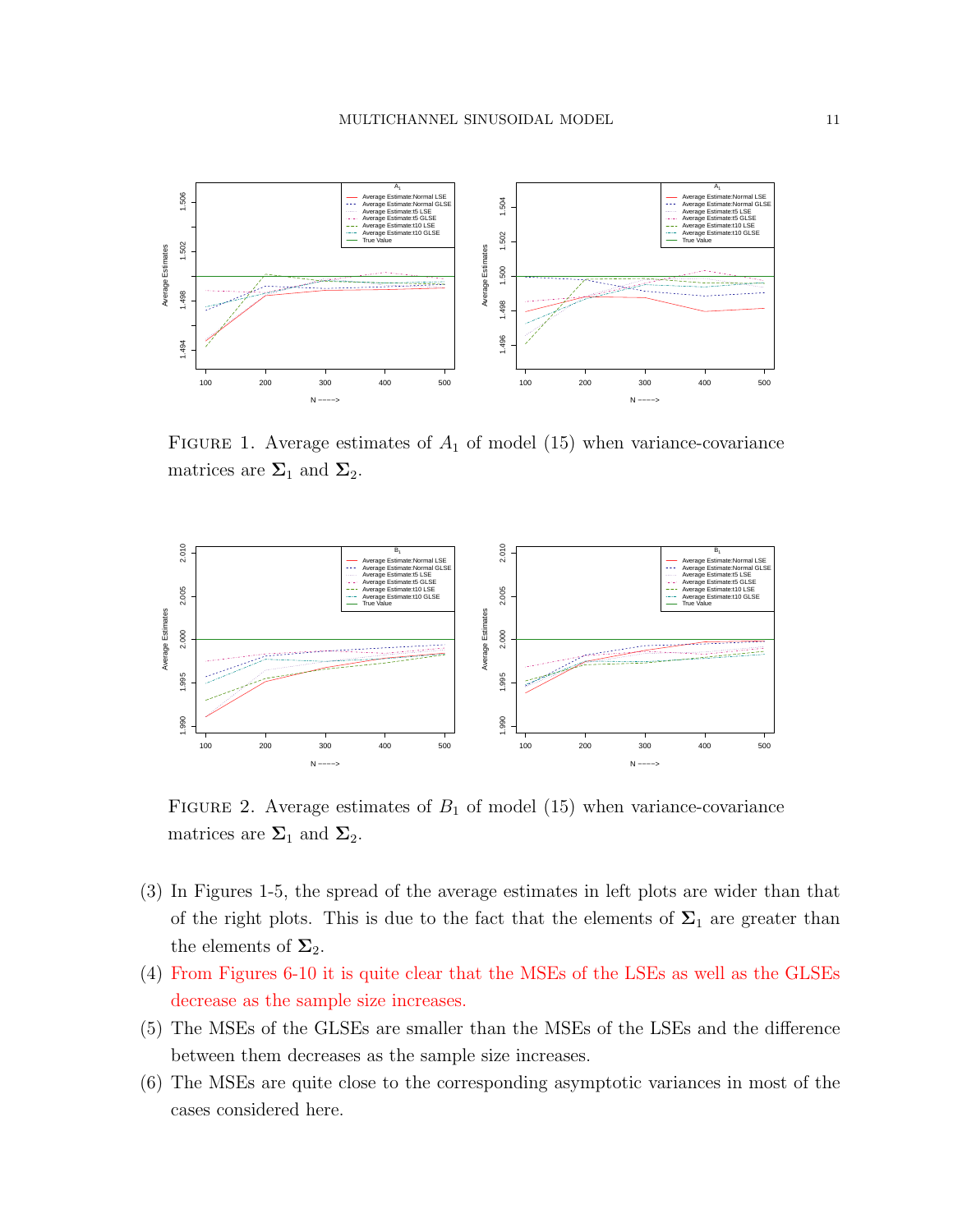

FIGURE 3. Average estimates of  $A_2$  of model (15) when variance-covariance matrices are  $\Sigma_1$  and  $\Sigma_2$ .



FIGURE 4. Average estimates of  $B_2$  of model (15) when variance-covariance matrices are  $\Sigma_1$  and  $\Sigma_2$ .

- (7) In MSE and asymptotic variance plots, there are clear separation of lines for LSE and GLSE. The MSEs in all three cases (i), (ii) and (iii) stated above for any particular estimators using LS method are clubbing at slightly larger values than the case when GLS method are used. The lines for GLS method are also clubbed.
- (8) From Figures 1-10, it is observed that although the effect of error distribution is quite prominent in case of biases, it is not felt that much in case of MSEs of the estimates.

In a separate set-up, we have conducted experiments to observe the nature of change of MSEs and asymptotic variances as the correlation coefficient  $\rho$  between  $\{y_1(t)\}\$  and  $\{y_2(t)\}\$ changes. It can be shown when  $A_1 = A_2$ ,  $B_1 = B_2$  and  $\sigma_1^2 = \sigma_2^2$ , the asymptotic variances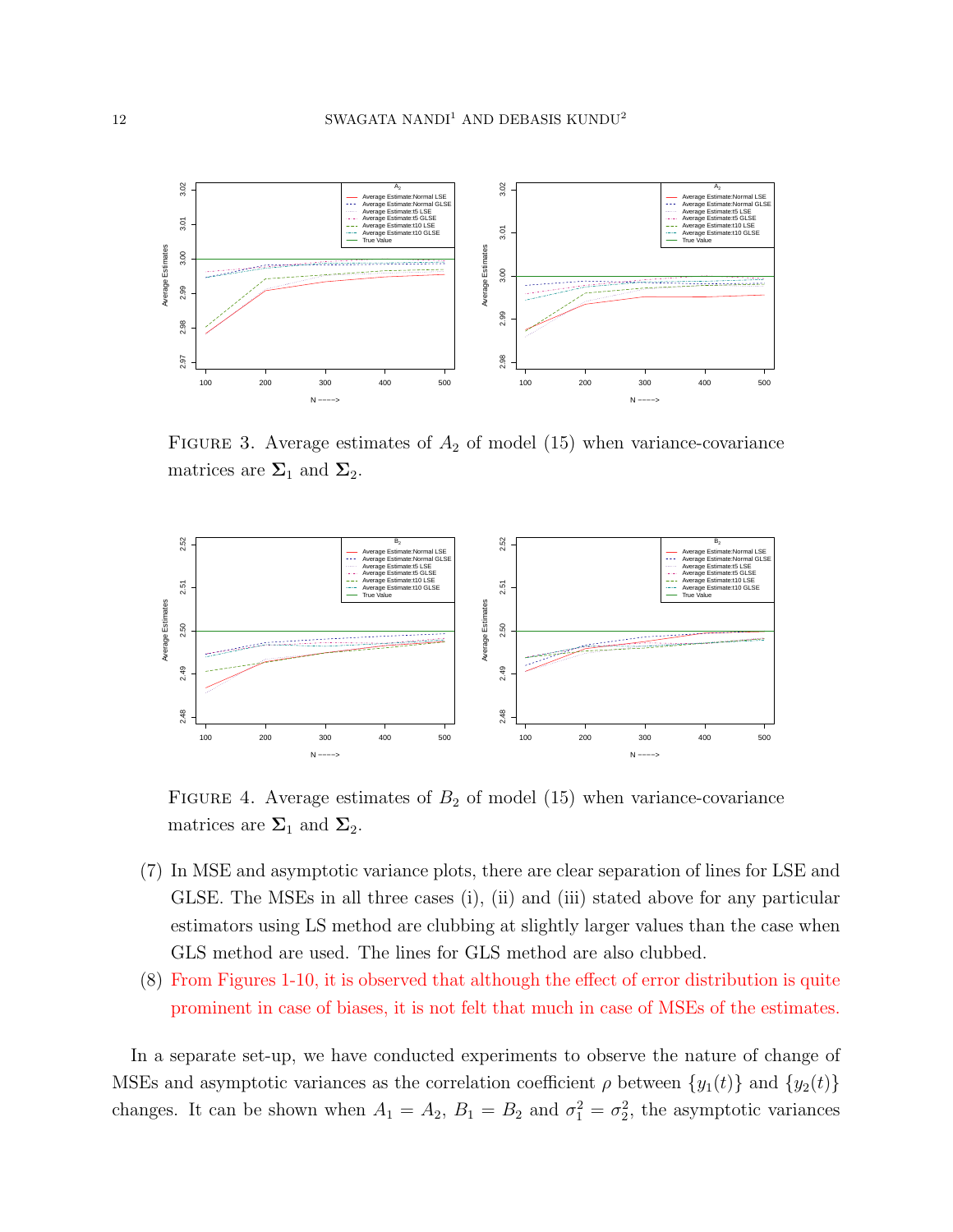

FIGURE 5. Average estimates of  $\omega$  of model (15) when variance-covariance matrices are  $\Sigma_1$  and  $\Sigma_2$ .



FIGURE 6. MSE and asymptotic variance of estimators of  $A_1$  of model (15) when variance-covariance matrices are  $\Sigma_1$  and  $\Sigma_2$ .

of the GLSEs are linear functions of  $\rho$  which is not the case in general. In this special case, i.e. when  $A_1 = A_2$ ,  $B_1 = B_2$  and  $\sigma_1^2 = \sigma_2^2$ , it implies that same signals are coming from two different channels and they are correlated. Consider the following two cases:

I: Model (15) with  $\Sigma =$  $\int 2.0 \, 2\rho$  $2\rho$  2.0  $\setminus$ , where  $\rho$  is the correlation coefficient between  ${y_1(t)}$  and  ${y_2(t)}$ .

II:  $A_1 = A_2 = 2.0, B_1 = B_2 = 4.0$  and same  $\Sigma$  as in I, so that  $\sigma_1^2 = \sigma_2^2 = 2.0$ .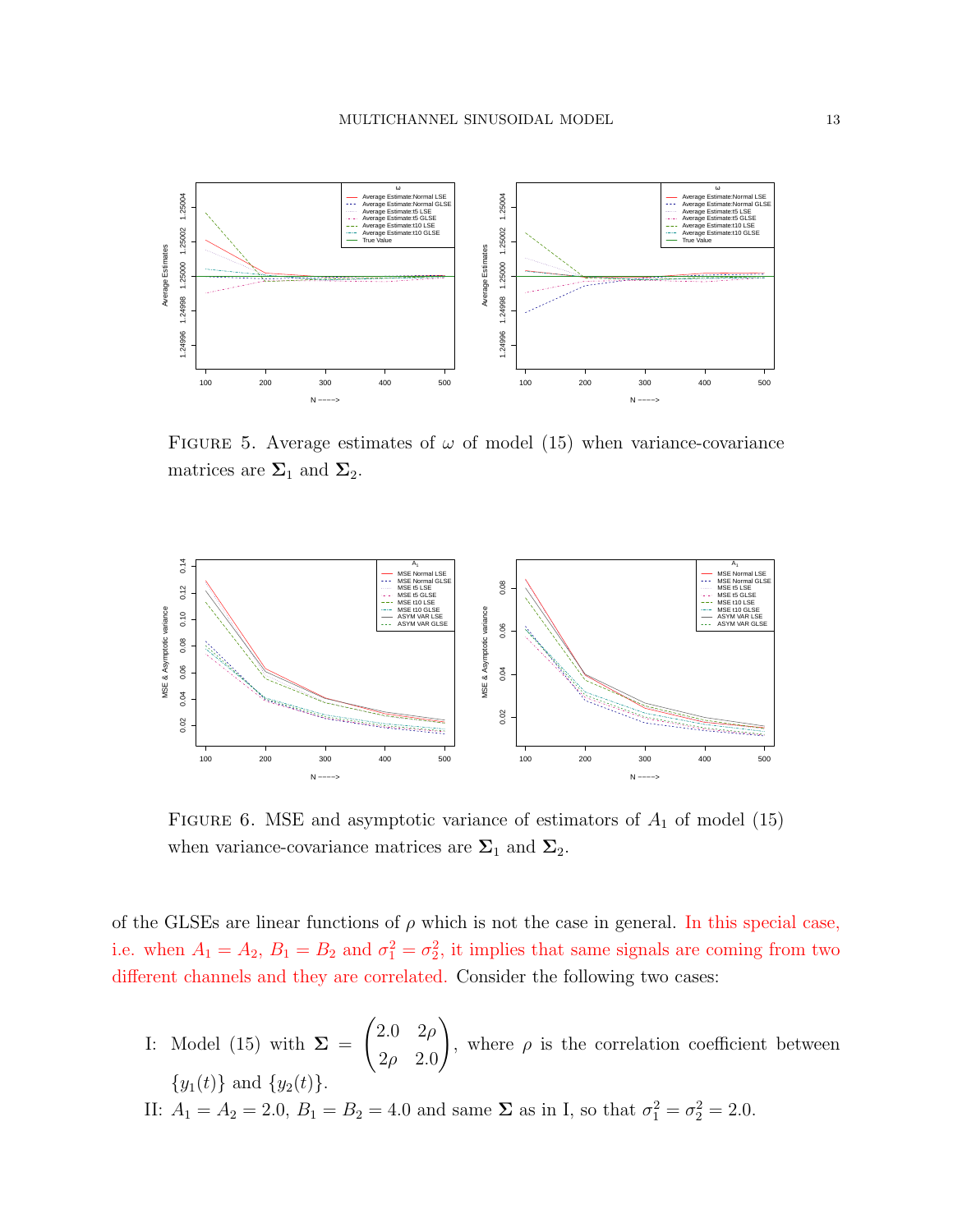

FIGURE 7. MSE and asymptotic variance of estimators of  $B_1$  of model (15) when variance-covariance matrices are  $\Sigma_1$  and  $\Sigma_2$ .



FIGURE 8. MSE and asymptotic variance of estimators of  $A_2$  of model (15) when variance-covariance matrices are  $\Sigma_1$  and  $\Sigma_2$ .

The sample size is fixed at  $N = 500$  and  $\rho$  is varied from 0 to 0.95. The MSEs and asymptotic variances of the LSE and the GLSE of  $\omega$  have been plotted in the same figure. For I and II, these are plotted in Figure 11 and Figure 12, respectively. We observe in Figure 11 that the asymptotic variance as well as the MSE of the LSE of  $\omega$  increase as the correlation coefficient  $\rho$  increases. Whereas in case of GLSE, both the MSE and the asymptotic variance first increase and then decrease as  $\rho$  increases. This pattern has been observed in case of other parameter estimators. In case of Figure 12, for the LSE as well as the GLSE, both the MSEs and the asymptotic variances increase as  $\rho$  increases. We also notice that in this particular case, the asymptotic variances of LSE and GLSE coincide whereas the MSE of GLSE is smaller than the MSE of the LSE.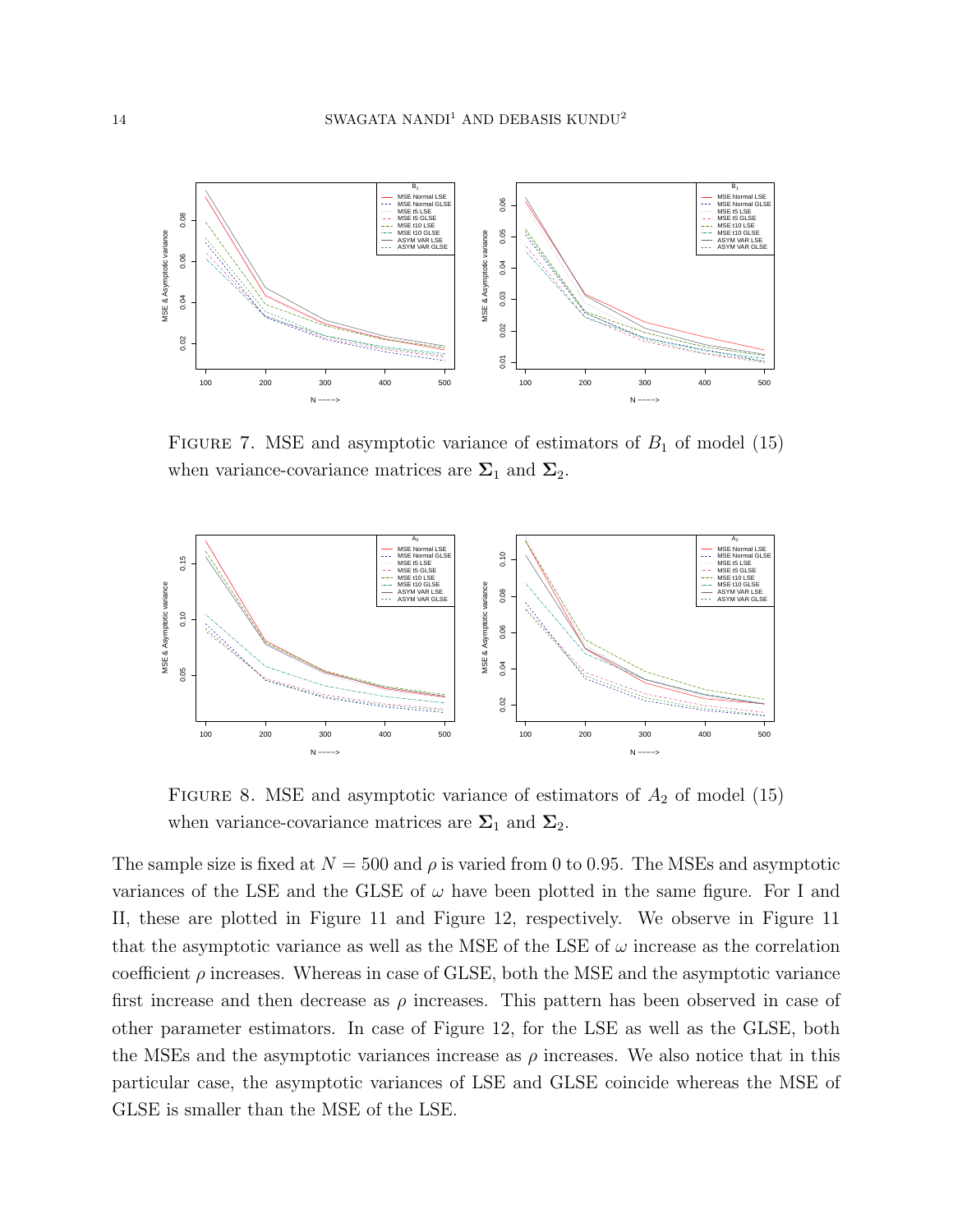

FIGURE 9. MSE and asymptotic variance of estimators of  $B_2$  of model (15) when variance-covariance matrices are  $\Sigma_1$  and  $\Sigma_2$ .



FIGURE 10. MSE and asymptotic variance of estimators of  $\omega$  of model (15) when variance-covariance matrices are  $\Sigma_1$  and  $\Sigma_2$ .

#### 5. Multichannel Sinusoidal Model with m Channels

In previous sections, we have discussed the LSEs and proposed the GLSEs to estimate the unknown parameters for a model with two channels. In this section, we consider a single frequency model with m channels. We first define the model in the same line as model  $(1)$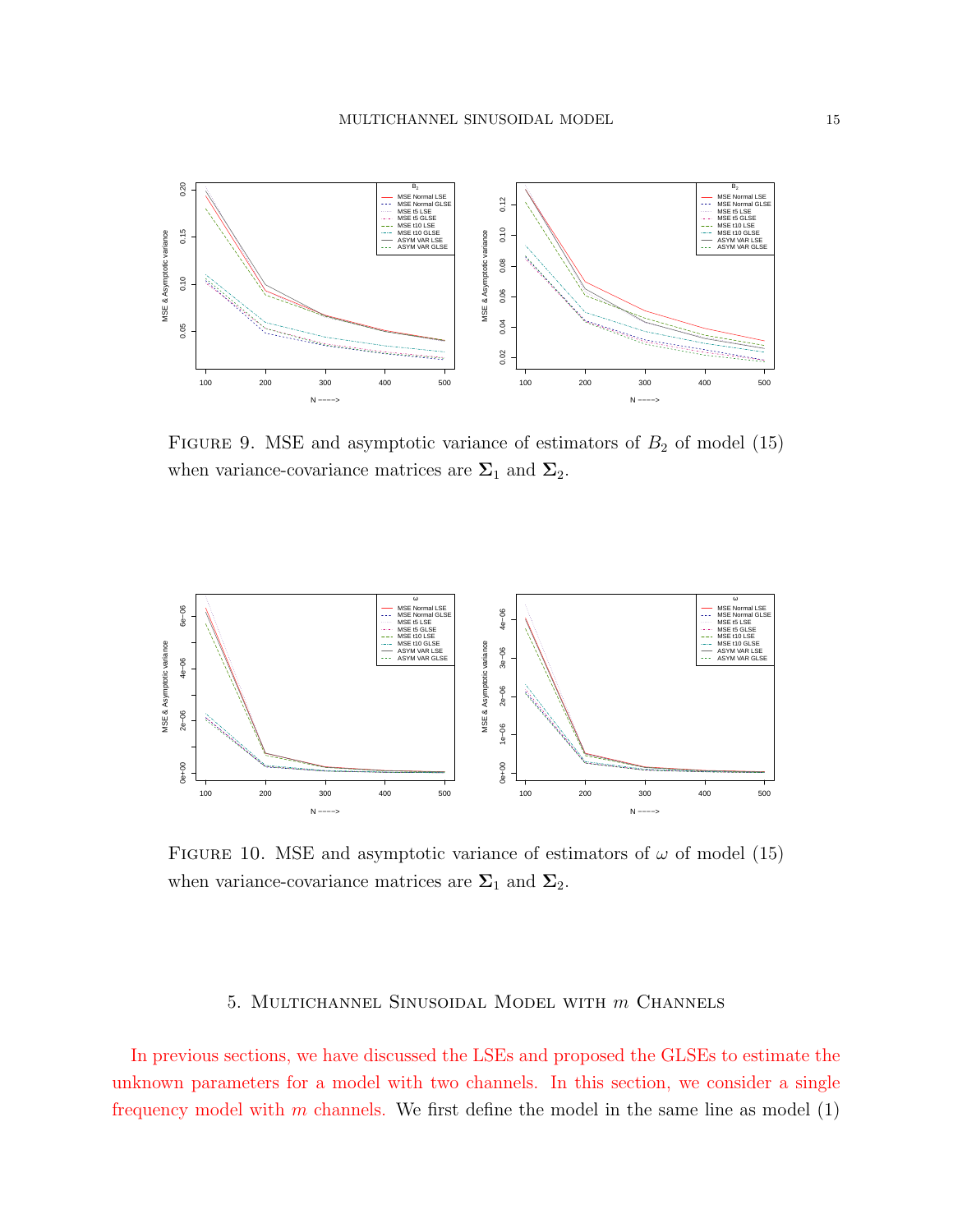

FIGURE 11. MSE and asymptotic variance of LSE and GLSE of  $\omega$  as  $\rho$  increases for model I.



FIGURE 12. MSE and asymptotic variance of LSE and GLSE of  $\omega$  as  $\rho$  increases for model II.

and state the required assumptions. The signal frequency m-channel model is defined as

$$
\begin{pmatrix} y_1(t) \\ y_2(t) \\ \vdots \\ y_m(t) \end{pmatrix} = \begin{pmatrix} A_1^0 & B_1^0 \\ A_2^0 & B_2^0 \\ \vdots & \vdots \\ A_m^0 & B_m^0 \end{pmatrix} \begin{pmatrix} \cos(\omega^0 t) \\ \sin(\omega^0 t) \end{pmatrix} + \begin{pmatrix} e_1(t) \\ e_2(t) \\ \vdots \\ e_m(t) \end{pmatrix} . \tag{16}
$$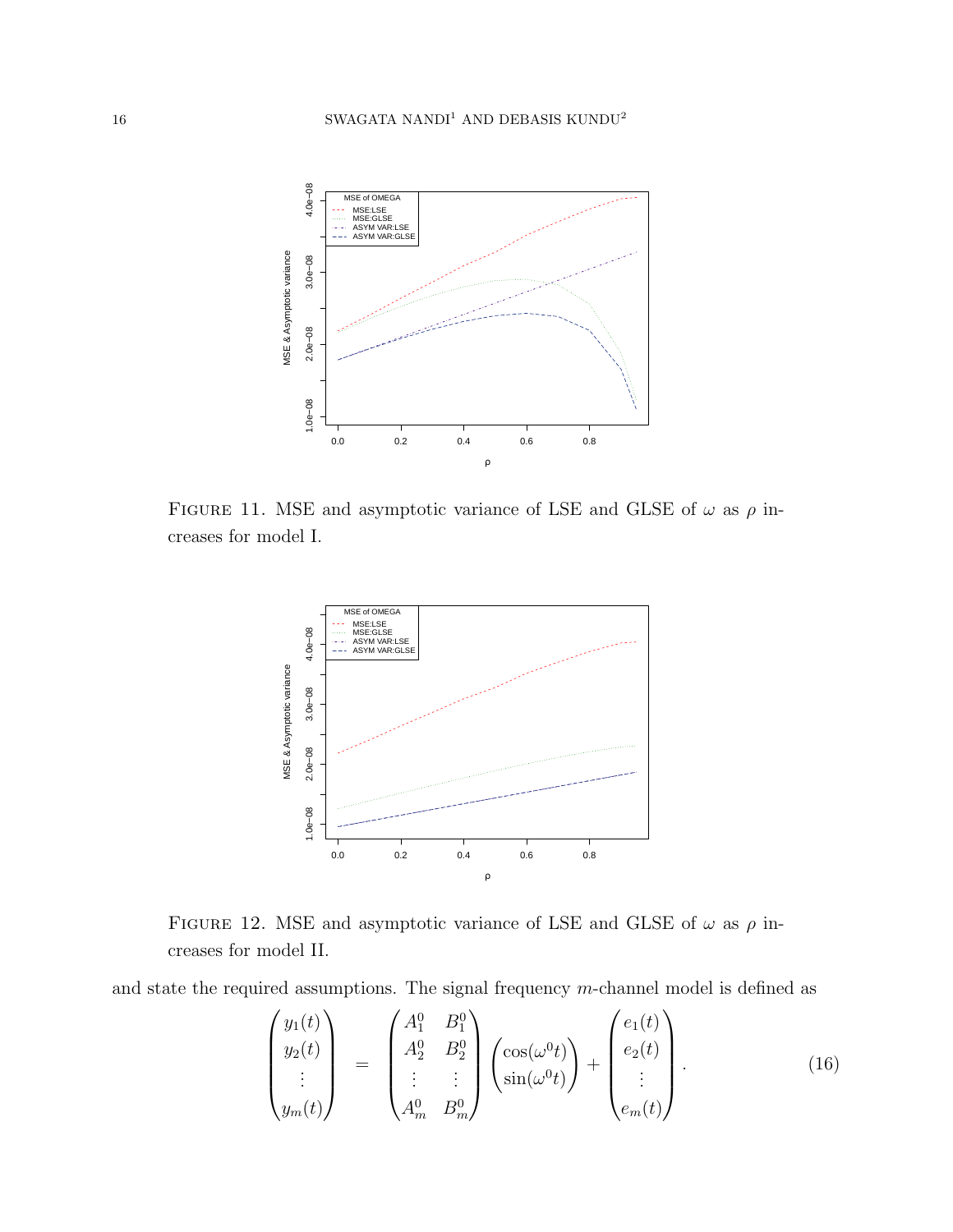In matrix notation, model (16) can be written similarly as model (1)

$$
\mathbf{y}(t) = \mathbf{A}^0 \boldsymbol{\theta}(\omega^0, t) + \mathbf{e}(t) \tag{17}
$$

$$
= \boldsymbol{\mu}(t; \boldsymbol{\beta}^0, \omega^0) + \mathbf{e}(t). \tag{18}
$$

Here  $\mathbf{y}(t) = (y_1(t), y_2(t), \dots, y_m(t))^T$ ,  $\mathbf{e}(t) = (e_1(t), e_2(t), \dots, e_m(t))^T$ ,  $\boldsymbol{\theta}(\omega^0, t)$  is same as defined in Section 1,  $\boldsymbol{\beta}^0 = (A_1^0, B_1^0, A_2^0, B_2^0, \dots, A_m^0, B_m^0)$ , the vector of linear parameters of order 2m and  $A^0$  is an  $m \times 2$  matrix of the following form;

$$
\mathbf{A}^0 = \begin{pmatrix} A_1^0 & B_1^0 \\ A_2^0 & B_2^0 \\ \vdots & \vdots \\ A_m^0 & B_m^0 \end{pmatrix}.
$$

The mean component of the vector valued signal  $\mathbf{y}(t)$  is  $\boldsymbol{\mu}(t; \boldsymbol{\beta}^0, \omega^0) = (\mu_1(t; \boldsymbol{\beta}^0, \omega^0), \mu_2(t; \boldsymbol{\beta}^0, \omega^0),$  $\ldots, \mu_m(t; \beta^0, \omega^0))^T$ . The signal from the k-th channel, takes the following form;

$$
y_k(t) = \left[A_k^0 \cos(\omega^0 t) + B_k^0 \sin(\omega^0 t)\right] + e_k(t), \quad t = 1, \dots, n
$$

where  $k = 1, 2, ..., m$ . Model (16) being a single component m-channel model,  $\omega^0 \in (0, \pi)$  is the common frequency,  $A_k^0$  and  $B_k^0$  are the amplitudes attached to the k-th channel. The error vector  $e(t)$  represents the noise part and its k-th component corresponds to the additive noise of the kth channel signal and components of  $e(t)$  are correlated. The following assumptions are required for development of properties of the estimators.

**Assumption 3.** The sequence of m-variate random vector  $\{e(t)\}\$ are i.i.d. with mean vector 0 and covariance matrix

$$
\Sigma = \begin{pmatrix}\n\sigma_1^2 & \sigma_{12} & \sigma_{13} & \cdots & \sigma_{1m} \\
\sigma_{12} & \sigma_2^2 & \sigma_{23} & \cdots & \sigma_{1m} \\
\vdots & \vdots & \vdots & \vdots & \vdots \\
\sigma_{1m} & \sigma_{2m} & \sigma_{3m} & \cdots & \sigma_m^2\n\end{pmatrix}
$$

.

**Assumption 4.** For  $k = 1, 2, ..., m$ ,  $A_k^0$  and  $B_k^0$  are not simultaneously equal to zero.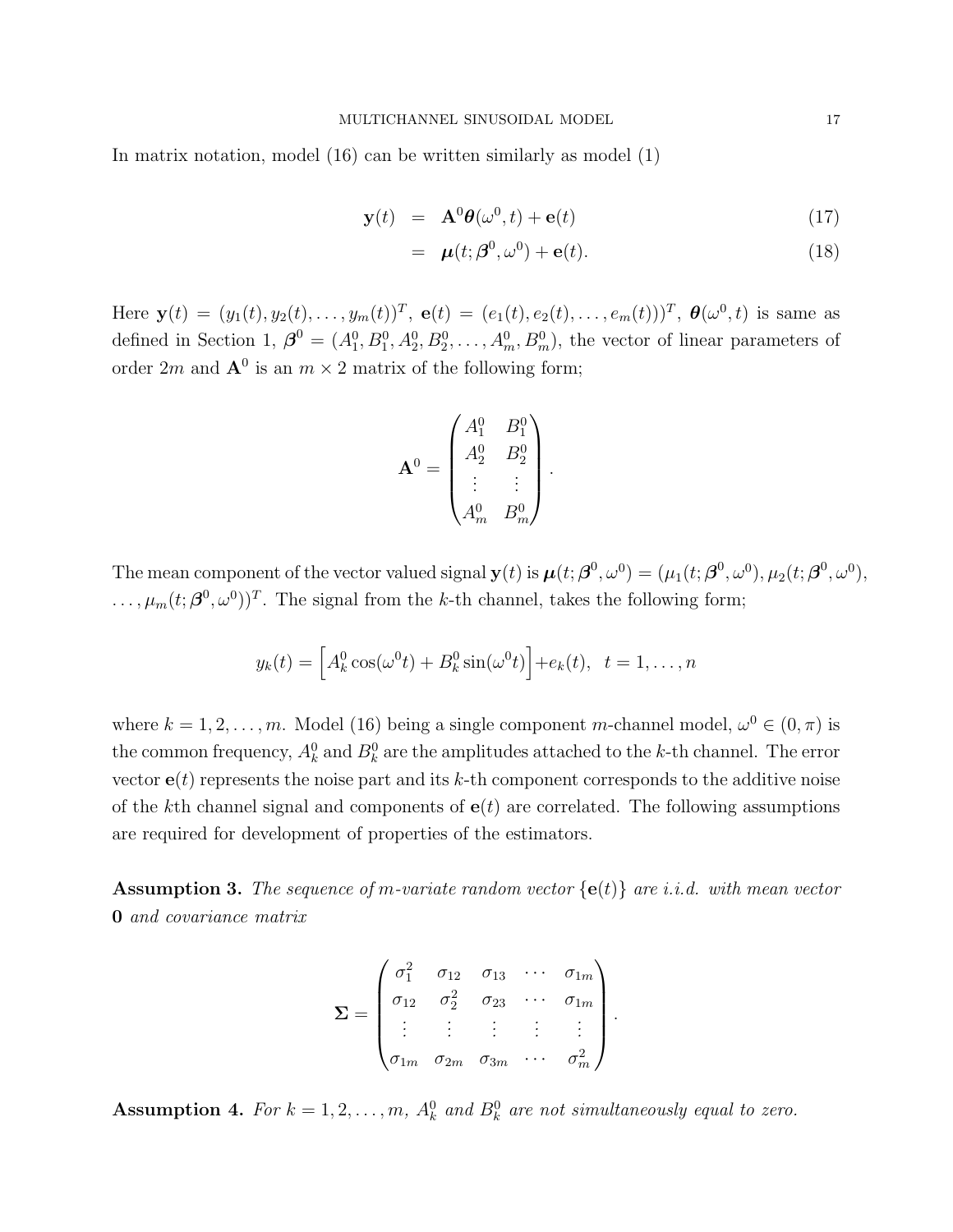Write  $\boldsymbol{\eta} = (A_1, B_1, A_2, B_2, \dots, A_m, B_m, \omega)^T$  and suppose  $\boldsymbol{\eta}^0$  denote the true value of  $\boldsymbol{\eta}$ . Then the LSE,  $\tilde{\eta}$  of  $\eta$  minimizes

$$
R(\boldsymbol{\eta}) = \sum_{t=1}^{n} e^{T}(t)e(t) = \sum_{t=1}^{n} [e_{1}^{2}(t) + e_{2}^{2}(t) + \dots + e_{m}^{2}(t)]
$$
  
= 
$$
\sum_{t=1}^{n} \sum_{k=1}^{m} [y_{k}(t) - A_{k}\cos(\omega t) - B_{k}\sin(\omega t)]^{2}
$$
  
= 
$$
\sum_{k=1}^{m} (\mathbf{Y}_{k} - \mathbf{X}(\omega)\boldsymbol{\delta}_{k})^{T} (\mathbf{Y}_{k} - \mathbf{X}(\omega)\boldsymbol{\delta}_{k}),
$$

where  $Y_k$ ,  $\delta_k$  and  $X(\omega)$  are same as defined in Section 2.

Now using separable regression technique, we can write for a given  $\omega$ 

$$
R(\boldsymbol{\delta}_1(\omega),\ldots,\boldsymbol{\delta}_m(\omega),\omega) = \sum_{k=1}^m \mathbf{Y}_k^T (\mathbf{I} - \mathbf{P}_{\mathbf{X}(\omega)}) \mathbf{Y}_k.
$$
 (19)

Therefore,  $\omega$  is estimated by minimizing (19) and then the linear parameter vector  $\delta_k$  for the k-th channel using (7). We denote these estimators as  $\widetilde{A}_1, \widetilde{B}_1, \ldots, \widetilde{A}_m, \widetilde{B}_m$  and  $\widetilde{\omega}$  which are the elements  $\tilde{\eta}$ . The strong consistency of  $\tilde{\eta}$  can be proved similarly as the proof of Theorem 2.1 and are not discussed here. We state the asymptotic distribution here without the proof.

**Theorem 5.1.** Under Assumptions 3 and 4, as  $n \to \infty$ 

$$
(n^{\frac{1}{2}}(\tilde{A}_{1} - A_{1}^{0}), n^{\frac{1}{2}}(\tilde{B}_{1} - B_{1}^{0}), \ldots, n^{\frac{1}{2}}(\tilde{A}_{m} - A_{m}^{0}), n^{\frac{1}{2}}(\tilde{B}_{m} - B_{m}^{0}), n^{\frac{3}{2}}(\tilde{\omega} - \omega^{0}))
$$
\n
$$
\stackrel{d}{\rightarrow} \mathcal{N}_{2m+1}(\mathbf{0}, \mathbf{\Gamma}_{m}^{-1} \mathbf{G}_{m} \mathbf{\Gamma}_{m}^{-1}).
$$
\nHere  $\mathbf{\Gamma}_{m} = \begin{pmatrix} \mathbf{I}_{2m} & \mathbf{u}_{m} \\ \mathbf{u}_{m}^{T} & \phi_{m} \end{pmatrix}$ ,  $\mathbf{I}_{2m}$  being the identity matrix of order  $2m$ ,  $\phi_{m} = \frac{1}{3} \sum_{k=1}^{m} (A_{k}^{02} + B_{k}^{02})$   
\nand  $\mathbf{u}_{m}^{T} = \begin{pmatrix} \frac{B_{1}}{2}, -\frac{A_{1}}{2}, \ldots, \frac{B_{m}}{2}, -\frac{A_{m}}{2} \end{pmatrix}$ . The matrix  $\mathbf{G}_{m}$  has the following form:  
\n
$$
\mathbf{G}_{m} = \begin{pmatrix} \mathbf{\Sigma} \otimes \mathbf{I}_{2} & \mathbf{v}_{m} \\ \mathbf{v}_{m}^{T} & \zeta \end{pmatrix}
$$
\nwhere  $\zeta = \frac{2}{3} \Big[ \sum_{k=1}^{m} (A_{k}^{02} + B_{k}^{02}) \sigma_{k}^{2} + \sum_{j=1}^{m} \sum_{k=1}^{m} (A_{j}^{0} A_{k}^{0} + B_{j}^{0} B_{k}^{0}) \sigma_{jk} \Big]$  and  
\n
$$
\mathbf{v}_{m} = (v_{i}), \text{ with } v_{2i-1} = B_{i} \sigma_{i}^{2} + \sum_{\substack{j=1 \ j \neq i}}^{m} B_{j} \sigma_{ij} \text{ and } v_{2i} = -A_{i} \sigma_{i}^{2} - \sum_{\substack{j=1 \ j \neq i}}^{m} A_{j} \sigma_{ij}, \text{ } i = 1, \ldots, m.
$$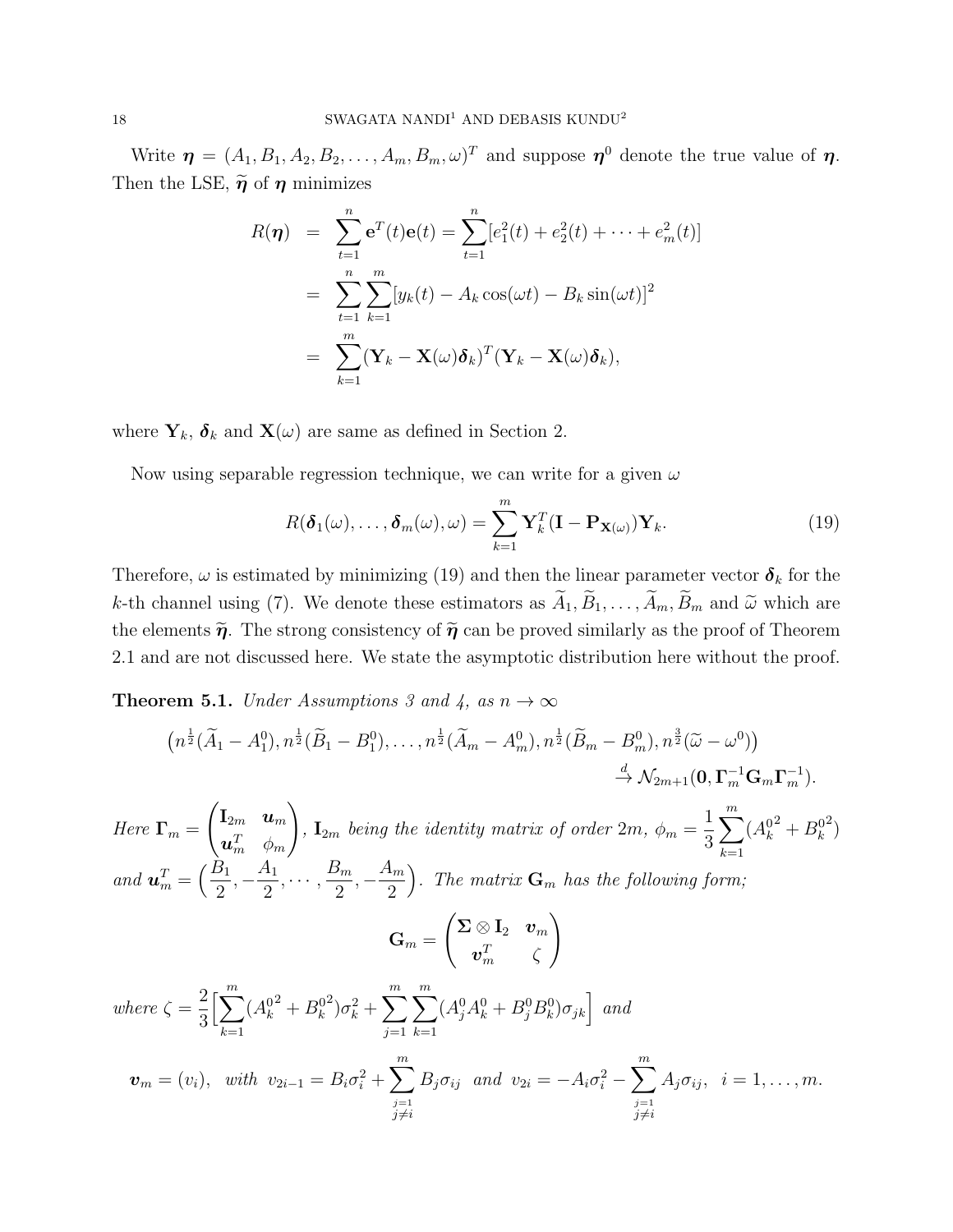Once the linear parameters and the frequency are estimated using the LS method, the error variances and covariances (the elements of the  $\Sigma$  matrix) can be similarly obtained as the two -hannel model. Explicitly, they can be estimated as

$$
\widetilde{\sigma}_j^2 = \frac{1}{n} \sum_{t=1}^n \Big[ y_j(t) - \widetilde{A}_j \cos(\widetilde{\omega} t) - \widetilde{B}_j \sin(\widetilde{\omega} t) \Big]^2, \quad j = 1, \dots, m,
$$
  

$$
\widetilde{\sigma}_{jk} = \frac{1}{n} \sum_{t=1}^n \Big[ y_j(t) - \widetilde{A}_j \cos(\widetilde{\omega} t) - \widetilde{B}_j \sin(\widetilde{\omega} t) \Big] \Big[ y_k(t) - \widetilde{A}_k \cos(\widetilde{\omega} t) - \widetilde{B}_k \sin(\widetilde{\omega} t) \Big].
$$

These estimators can be shown to be consistent similarly as Theorem 2.3.

In the following, we now discuss the GLSEs of the parameters of an m-channel single frequency sinusoidal model. Similar to the two-channel model, we assume that the variancecovariance matrix  $\Sigma$  is known. The GLSEs of the unknown parameters can be obtained by minimizing  $S_m(\boldsymbol{\beta}, \omega)$  where

$$
S_m(\boldsymbol{\beta}, \omega) = |\boldsymbol{\Sigma}| \sum_{t=1}^n \Big(\mathbf{y}(t) - \boldsymbol{\mu}(t; \boldsymbol{\beta}, \omega)\Big)^T \boldsymbol{\Sigma}^{-1} \Big(\mathbf{y}(t) - \boldsymbol{\mu}(t; \boldsymbol{\beta}, \omega)\Big)
$$

with respect to the elements of  $\boldsymbol{\beta} = (A_1, B_1, \ldots, A_m, B_m)$  and  $\omega$ . Here,  $\boldsymbol{\mu}(t; \boldsymbol{\beta}, \omega)$  is an  $m$ -vector with  $k$ -th element

$$
\mu_k(t; A_k, B_k, \omega) = A_k \cos(\omega t) + B_k \sin(\omega t).
$$

Suppose  $\widehat{\boldsymbol{\eta}} = (\widehat{A}_1, \widehat{B}_1, \dots, \widehat{A}_m, \widehat{B}_m, \widehat{\omega})^T$  is the argument minimizer of  $S_m(\boldsymbol{\eta}) = S_m(\boldsymbol{\beta}, \omega)$ . The strong consistency of  $\hat{\eta}$  can be proved along the same line as Theorem 3.1 when the error vector is i.i.d. with mean vector zero and known  $p \times p$  variance-covariance matrix  $\Sigma$ . Under the same assumption  $\hat{\eta}$  has the following asymptotic distribution.

**Theorem 5.2.** Suppose that the sequence of error vectors  $\{e(t)\}\$ is i.i.d. with mean zero and dispersion matrix  $\Sigma$ , which is known. Then

$$
(n^{\frac{1}{2}}(\widehat{A}_1 - A_1^0), n^{\frac{1}{2}}(\widehat{B}_1 - B_1^0), \dots, n^{\frac{1}{2}}(\widehat{A}_m - A_m^0), n^{\frac{1}{2}}(\widehat{B}_m - B_m^0), n^{\frac{3}{2}}(\widehat{\omega} - \omega^0))
$$
  

$$
\xrightarrow{d} \mathcal{N}_{2m+1}(\mathbf{0}, 2\Pi_g^{-1})
$$

where

$$
\boldsymbol{\Pi}_g=\begin{pmatrix}\boldsymbol{\Sigma}^{-1}\otimes \mathbf{I}_2 & \boldsymbol{a}_m \\ \boldsymbol{a}_m^T & b_m \end{pmatrix}
$$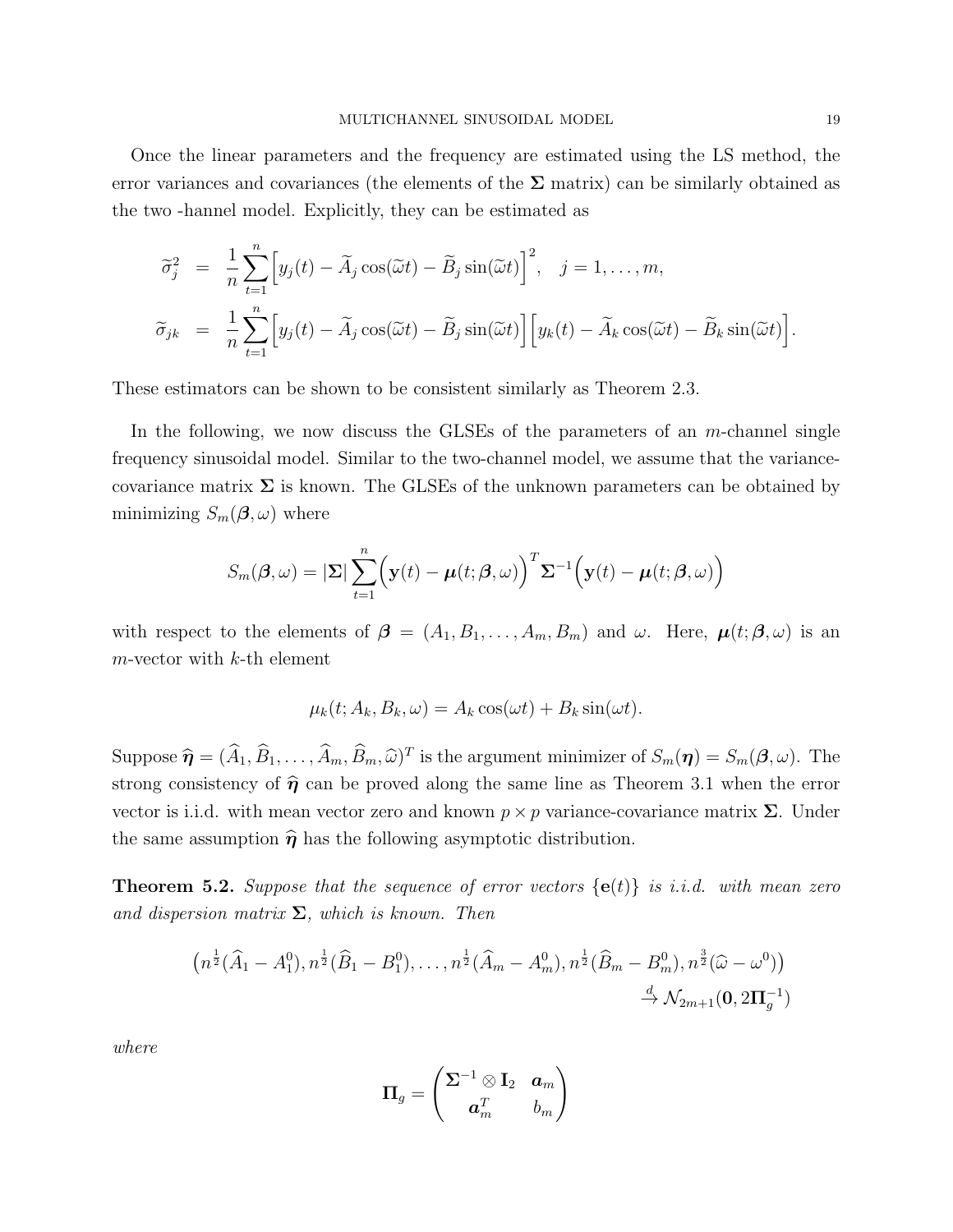with 
$$
\mathbf{a}_m = \left(\sum_{j=1}^m B_j \sigma^{1j}, -\sum_{j=1}^m A_j \sigma^{1j}, \sum_{j=1}^m B_j \sigma^{2j}, -\sum_{j=1}^m A_j \sigma^{2j}, \dots, \sum_{j=1}^m B_j \sigma^{mj}, -\sum_{j=1}^m A_j \sigma^{mj}\right)
$$
, a  
vector of order  $2m$  and  $b_m = \frac{1}{3} \sum_{j=1}^m \sigma^{jj} (A_j^{02} + B_j^{02}) + \frac{2}{3} \sum_{j < k}^m \sum_{k}^m \sigma^{jk} (A_j^0 A_k^0 + B_j^0 B_k^0)$ . Here,  $\sigma^{ij}$   
is the  $(i, j)$ -th element of  $\Sigma^{-1}$  matrix.

We would like to emphasize here that the criterion function in LS optimization involves a single nonlinear parameter, that is, the frequency parameter  $\omega$ . Thus it requires only an one dimensional optimization. Rest of the parameters are linear in nature and are directly estimated channel-wise. Therefore, the computational complexity is not significantly increased for more number of channels. In GLS method, it has been assumed that the dispersion matrix of the error vector sequence  $\{e(t)\}\$ is known. In practice, they are unknown and needed to be estimated which can be done using the LS method. The LS method provides consistent estimators of the error variances and covariances. Also, given  $\omega$ , using GLS method, the linear parameters are estimated as

$$
\left(\mathbf{\Sigma}^{-1}\otimes\boldsymbol{M}_n(\omega)\right)\boldsymbol{\beta}^T=\left(\mathbf{\Sigma}^{-1}\otimes\boldsymbol{I}_2\right)\boldsymbol{W}_n^m(\omega),
$$

where  $\boldsymbol{\beta}$  is the parameter vector of order  $2m$  and  $\boldsymbol{W}_n^m(\omega)$  is a vector of order  $2m$  with  $(2j-1)$ th element is  $\frac{1}{1}$ n  $\sum_{n=1}^{\infty}$  $t=1$  $y_j(t) \cos(\omega t)$  and 2*j*-th element is  $\frac{1}{n}$  $\sum_{n=1}^{\infty}$  $t=1$  $y_j(t) \sin(\omega t)$  for  $j = 1, \ldots, m$ . The  $2 \times 2$  matrix  $M_n(\omega)$  is same as defined in Section 3. Using an argument similar to the one presented at the end of Section 3, we observe that the GLSEs of the linear parameters as a function of  $\omega$  are same as the LSEs as a function of  $\omega$ .

#### 6. Conclusions

In this article, we address the problem of estimation of parameters in a multichannel sinusoidal model. We have proposed two methods of estimation, the LSEs and GLSEs. If different sets of nearly periodic data are generated from the same system with same number of observations, then multichannel sinusoidal model is a viable option in analyzing such data sets simultaneously. As a result, the number of non-linear parameters, that is, the frequencies reduces to a great extent. The computational costs decreases substantially. We have also discussed both the LS and GLS estimation methods for a general m-channel model with single frequency and provided the theoretical properties of the estimators. It is observed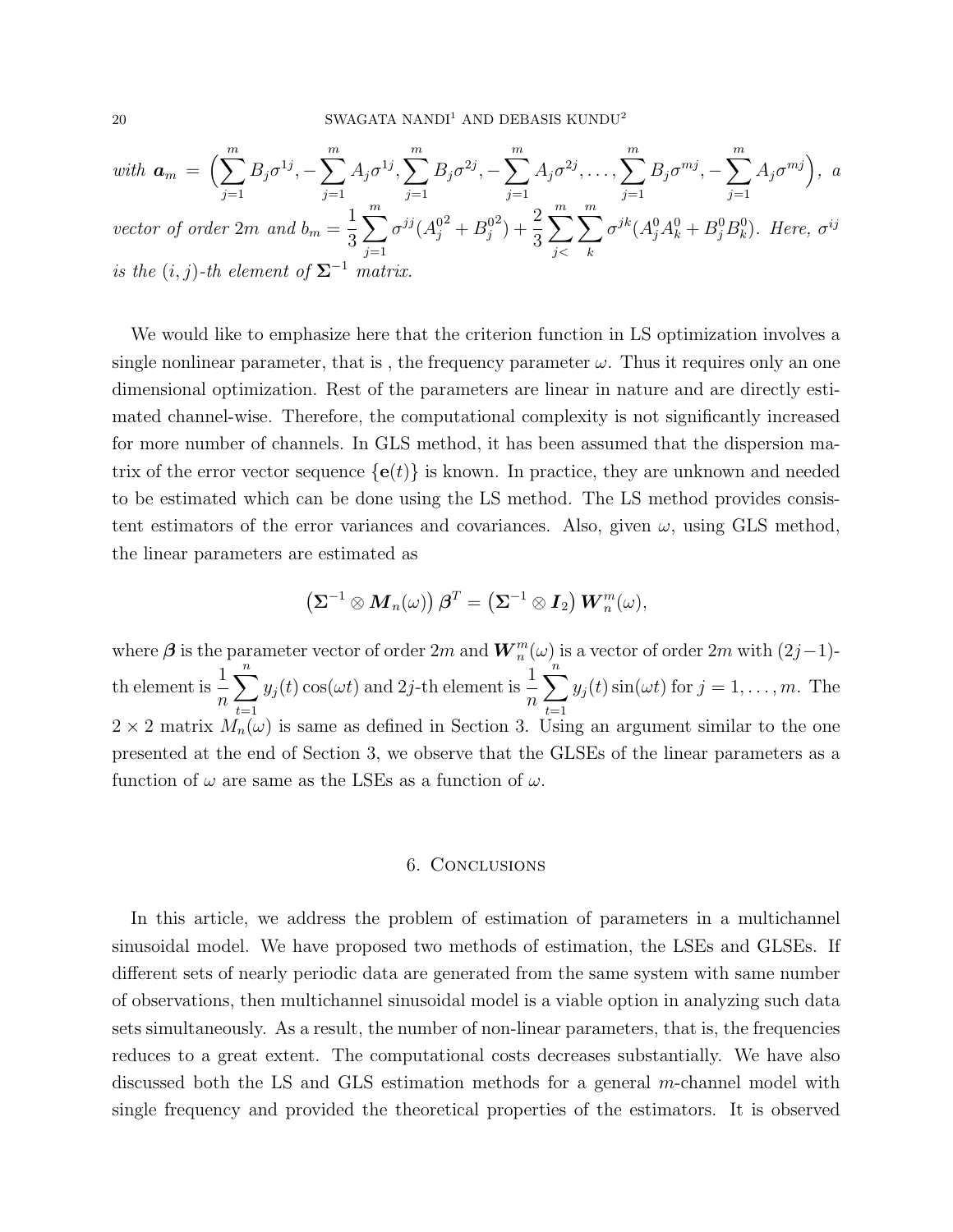that due to presence of a single nonlinear parameter, both the methods involve an onedimensional optimization problem. Hence, the implementation of the proposed methods is quite simple in practice.

#### **ACKNOWLEDGMENT**

The authors thank the associate editor and the four unknown reviewers for their comments. Part of the work of the second author has been supported by a grant from the Science and Engineering Research Board, Government of India.

### DATA AVAILABILITY STATEMENT:

This manuscript has no associated data.

#### Appendix A

In this Appendix, we prove the strong consistency of the LSE,  $\hat{\boldsymbol{\xi}}^0$  of  $\boldsymbol{\xi}^0$ . We need the following lemmas to prove Theorem 2.1.

**Lemma 1.** Let  $\{e(t)\}\$ be a sequence of i.i.d. random variables with mean zero and finite variance  $\sigma^2 > 0$ , then as  $n \to \infty$ ,

$$
\sup_{\omega} \left| \frac{1}{n^{k+1}} \sum_{t=1}^{n} t^k e(t) \cos(\omega t) \right| \xrightarrow{a.s.} 0. \quad \text{and} \quad \sup_{\omega} \left| \frac{1}{n^{k+1}} \sum_{t=1}^{n} t^k e(t) \sin(\omega t) \right| \xrightarrow{a.s.} 0,
$$
  
for  $k = 0, 1, ...$ 

**Lemma 2.** Let  $\tilde{\boldsymbol{\xi}} = (\tilde{A}_1, \tilde{B}_1, \tilde{A}_2, \tilde{B}_2, \tilde{\omega})^T$  be an estimator of  $\boldsymbol{\xi}^0$  that minimizes  $R(\boldsymbol{\xi})$ , defined in (6) and for any  $\epsilon > 0$ , let  $S_{\epsilon} = {\{\xi : |\xi - \xi^0| > 5\epsilon\}}$  for some fixed  $\xi^0 \in [-M, M] \times$  $[-M, M] \times [-M, M] \times [-M, M] \times (0, \pi)$ . If for any  $\epsilon > 0$ ,

$$
\underline{\lim}_{n \to \infty} \inf_{S_{\epsilon}} \frac{1}{n} \big[ R(\boldsymbol{\xi}) - R(\boldsymbol{\xi}^{0}) \big] \ge 0, \quad a.s.
$$
\n(20)

then as  $n \to \infty$ ,  $\widetilde{\boldsymbol{\xi}} \to \boldsymbol{\xi}^0$  a.s.

**Proof of Lemma 2:** We write  $\tilde{\boldsymbol{\xi}}$  by  $\tilde{\boldsymbol{\xi}}_n$  and  $R(\boldsymbol{\xi})$  by  $R_n(\boldsymbol{\xi})$  to emphasize that these quantities depend on *n*. Suppose (20) is true but  $\tilde{\xi}_n$  does not converges to  $\xi^0$  as  $n \to \infty$ . Then, there exists an  $\epsilon > 0$  and a subsequence  $\{n_k\}$  of  $\{n\}$  such that  $|\tilde{\xi}_{n_k} - \xi^0| > \epsilon$  for  $k = 1, 2, \ldots$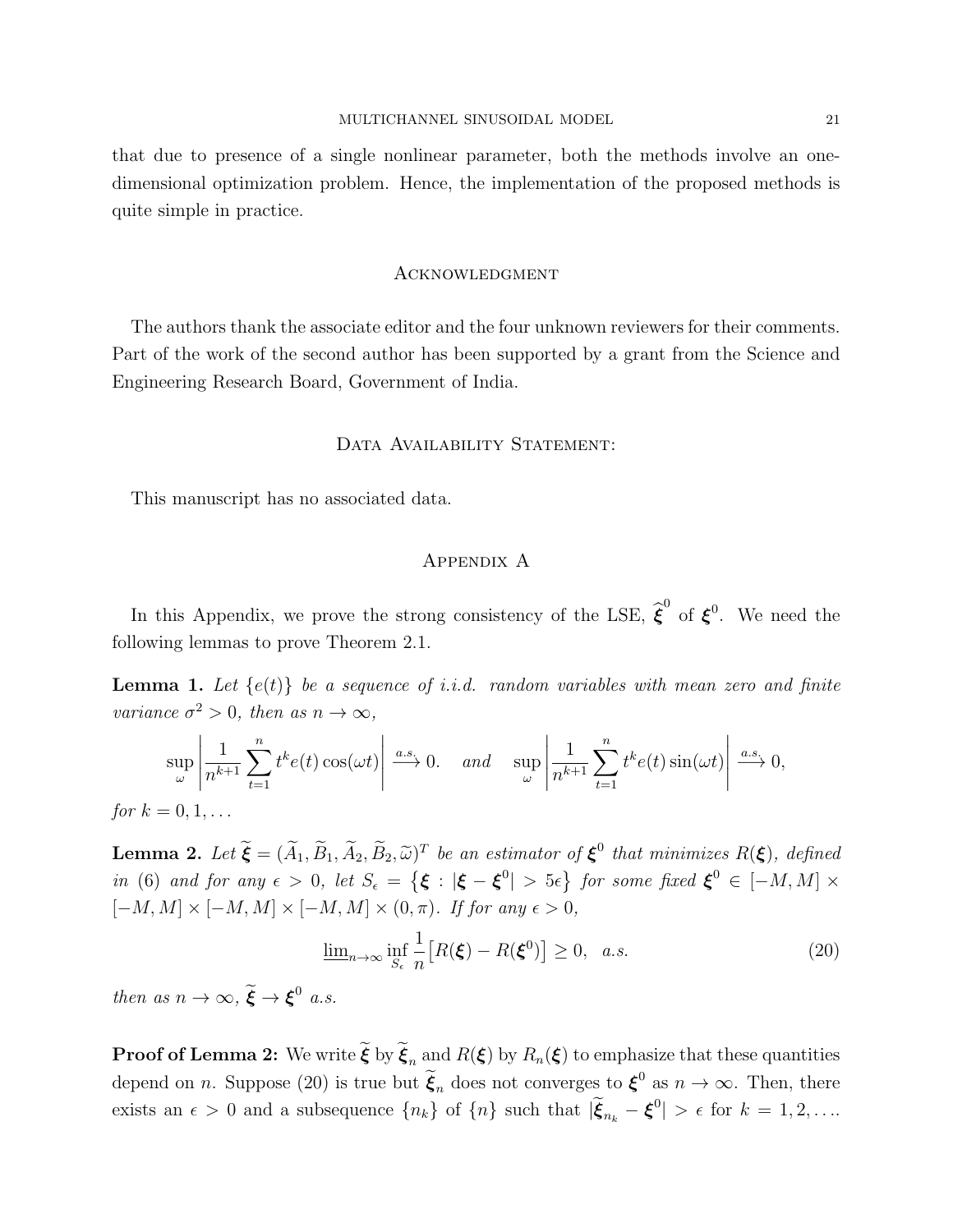Therefore,  $\tilde{\xi}_{n_k} \in S_{\epsilon}$  for all  $k = 1, 2, \ldots$  By definition,  $\tilde{\xi}_{n_k}$  is the estimator of  $\xi^0$  that minimizes  $R_{n_k}(\xi)$  when  $n = n_k$ . This implies that

$$
R_{n_k}(\widetilde{\boldsymbol{\xi}}_{n_k}) \leq R_{n_k}(\boldsymbol{\xi}^0) \Rightarrow \frac{1}{n_k} \Big[ R_{n_k}(\widetilde{\boldsymbol{\xi}}_{n_k}) - R_{n_k}(\boldsymbol{\xi}^0) \Big] \leq 0.
$$

1  $[R_{n_k}(\tilde{\xi}_{n_k}) - R_{n_k}(\xi^0)] \leq 0$ . This contradicts inequality (20) and Therefore,  $\underline{\lim}_{n\to\infty}$  inf  $n_k$  $\bm{\theta}_{n_k}$  $\in$ Se so, the result follows. П

**Lemma 3.** If  $\omega \in (0, \pi)$ , then the following results hold.

$$
\lim_{n \to \infty} \frac{1}{n^{\frac{2m+1}{2}}} \sum_{t=1}^{n} t^m \cos(\omega t) = \lim_{n \to \infty} \frac{1}{n^{\frac{2m+1}{2}}} \sum_{t=1}^{n} t^m \sin(\omega t) = 0, \ \ m = 0, 1, 2.
$$

#### Proof of Theorem 2.1: Write

$$
\frac{1}{n}\Big[R(\boldsymbol{\xi}) - R(\boldsymbol{\xi}^0)\Big] = f(\boldsymbol{\xi}) + g(\boldsymbol{\xi})
$$

where

$$
f(\xi) = \frac{1}{n} \sum_{t=1}^{n} \left[ A_1^0 \cos(\omega^0 t) + B_1^0 \sin(\omega^0 t) - A_1 \cos(\omega t) - B_1 \sin(\omega t) \right]^2
$$
  
+ 
$$
\frac{1}{n} \sum_{t=1}^{n} \left[ A_2^0 \cos(\omega^0 t) + B_2^0 \sin(\omega^0 t) - A_2 \cos(\omega t) - B_2 \sin(\omega t) \right]^2,
$$
  

$$
g(\xi) = \frac{2}{n} \sum_{t=1}^{n} e_1(t) \left[ A_1^0 \cos(\omega^0 t) + B_1^0 \sin(\omega^0 t) - A_1 \cos(\omega t) - B_1 \sin(\omega t) \right]
$$
  
+ 
$$
\frac{2}{n} \sum_{t=1}^{n} e_2(t) \left[ A_2^0 \cos(\omega^0 t) + B_2^0 \sin(\omega^0 t) - A_2 \cos(\omega t) - B_2 \sin(\omega t) \right]
$$

As  ${e_1(t)}$  and  ${e_2(t)}$  are sequences of i.i.d. random variables with mean zeros are finite variances, using Lemma 1, we have  $\lim_{n\to\infty} \sup_{\mathbf{\mathcal{L}}\in\mathcal{L}}$  $\bm{\xi} \in S_{\epsilon}$  $g(\boldsymbol{\xi}) = 0$  a.s. Now consider the sets

$$
S_{\epsilon, A_i} = \{ \xi : |A_i - A_i^0| > \epsilon \}, S_{\epsilon, B_i} = \{ \xi : |B_i - B_i^0| > \epsilon \}, i = 1, 2
$$
  
and  $S_{\epsilon, \omega} = \{ \xi : |\omega - \omega^0| > \epsilon \}.$ 

Then  $S_{\epsilon} \subset S_{\epsilon,A_1} \cup S_{\epsilon,A_2} \cup S_{\epsilon,B_1} \cup S_{\epsilon,B_2} \cup S_{\epsilon,\omega}$ . Therefore, to show

$$
\underline{\lim_{\xi \in S_{\epsilon}}} \inf_{f(\xi) > 0 \quad \text{a.s.} \tag{21}
$$

.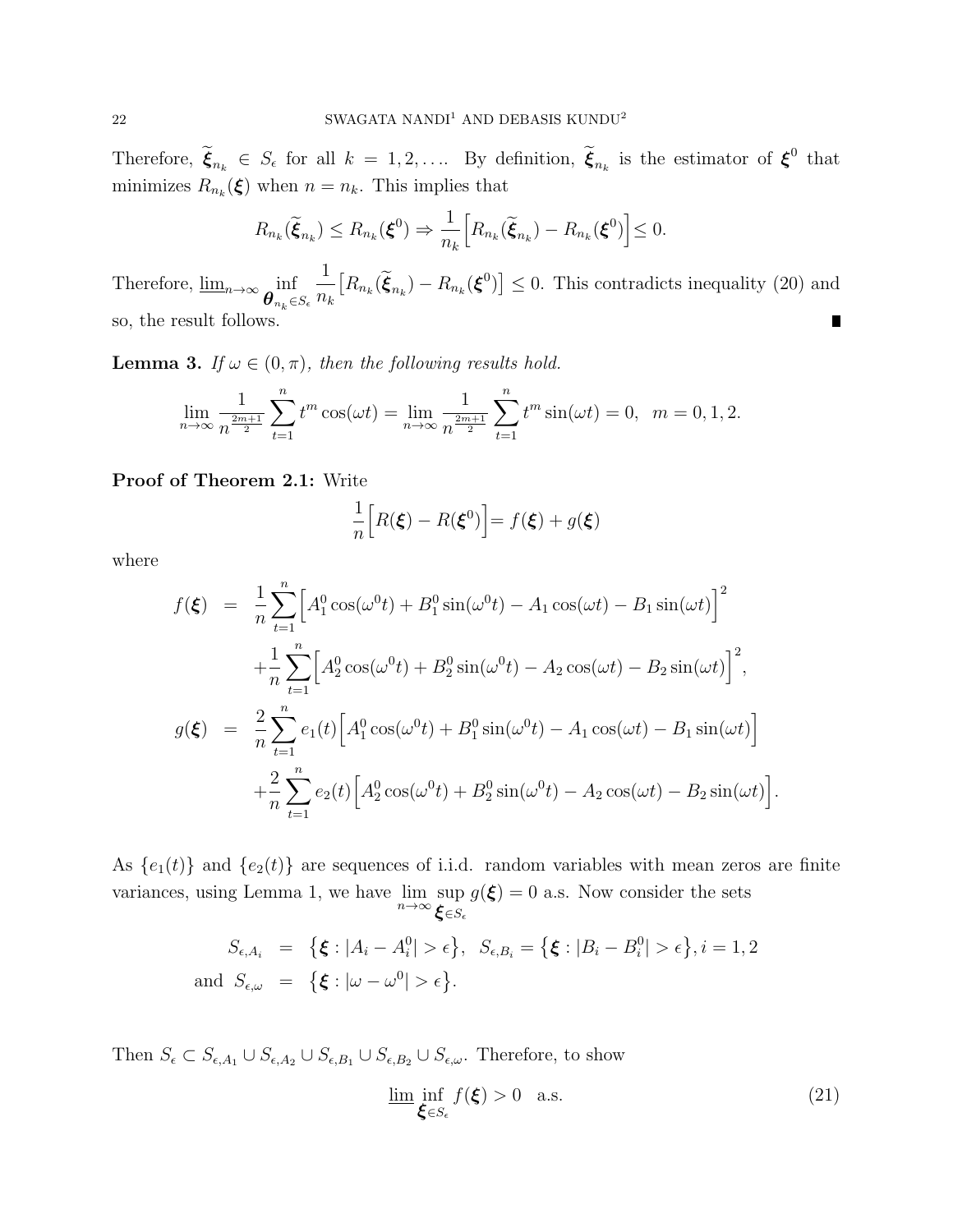it is enough to show (21) over each of these sets  $S_{\epsilon,A_1}, S_{\epsilon,A_2}, S_{\epsilon,B_1}, S_{\epsilon,B_2}$  and  $S_{\epsilon,\omega}$ . Now for any  $\epsilon > 0$ , taking infimum over the set  $S_{\epsilon, A_1}$ , we have

$$
\lim_{\xi \in S_{\epsilon, A_1}} f(\xi) = \lim_{\xi \in S_{\epsilon, A_1}} \frac{1}{n} \sum_{t=1}^n \left[ \left\{ A_1^0 \cos(\omega^0 t) + B_1^0 \sin(\omega^0 t) - A_1 \cos(\omega t) - B_1 \sin(\omega t) \right\}^2 + \left\{ A_2^0 \cos(\omega^0 t) + B_2^0 \sin(\omega^0 t) - A_2 \cos(\omega t) - B_2 \sin(\omega t) \right\}^2 \right]
$$
  
\n
$$
= \lim_{\xi \in S_{\epsilon, A_1}} \inf_{n} \frac{1}{n} \sum_{t=1}^n \left\{ A_1^0 \cos(\omega^0 t) + B_1^0 \sin(\omega^0 t) - A_1 \cos(\omega t) - B_1 \sin(\omega t) \right\}^2
$$
  
\n
$$
= \lim_{|A_1 - A_1^0| > \epsilon} \frac{1}{n} \sum_{t=1}^n \left\{ A_1^0 \cos(\omega^0 t) - A_1 \cos(\omega t) \right\}^2
$$
  
\n
$$
= \lim_{|A_1 - A_1^0| > \epsilon} \frac{1}{n} \sum_{t=1}^n \left\{ A_1^0 \cos(\omega^0 t) - A_1 \cos(\omega t) \right\}^2
$$
  
\n
$$
= \lim_{|A_1 - A_1^0| > \epsilon} \frac{1}{2} (A_1 - A_1^0)^2 > \frac{1}{2} \epsilon^2 > 0 \text{ a.s.}
$$

Similarly, it can be proved for  $S_{\epsilon,A_2}, S_{\epsilon,B_1}, S_{\epsilon,B_2}$  and  $S_{\epsilon,\omega}$ . Therefore, we have

$$
\underline{\lim}_{\xi \in S_{\epsilon, A_1}} f(\xi) > 0 \quad \text{a.s.}
$$

and the theorem follows.

### Appendix B

In this section, we obtain the asymptotic distribution of the estimators which minimizes  $R(\xi)$  for single component two-channel model. This has been stated in Theorem 2.2. In order to obtain the joint asymptotic distribution of the LSE of  $\hat{\xi}$ , let  $R'(\xi)$  and  $R''(\xi)$  be the vector of first derivatives of order  $5 \times 1$  and the matrix of second derivatives of order  $5 \times 5$ of  $R(\boldsymbol{\xi})$ , respectively. Expanding  $R'(\boldsymbol{\xi})$  around  $\boldsymbol{\xi}^0$  using multivariate Taylor series expansion

$$
R'(\tilde{\xi}) - R'(\xi^0) = R''(\bar{\xi})(\tilde{\xi} - \xi^0),\tag{22}
$$

where  $\bar{\xi}$  is a point on the line joining  $\tilde{\xi}$  and  $\xi^0$ . Define a diagonal matrix  $D_1$  as

$$
\mathbf{D_1} = \text{diag}\{n^{-\frac{1}{2}}, n^{-\frac{1}{2}}, n^{-\frac{1}{2}}, n^{-\frac{1}{2}}, n^{-\frac{3}{2}}\}.
$$

We note that  $R'(\dot{\xi}) = 0$  and (29) can be written as

$$
\mathbf{D_1}^{-1}(\tilde{\boldsymbol{\xi}} - \boldsymbol{\xi}^0) = [\mathbf{D_1}R''(\bar{\boldsymbol{\xi}})\mathbf{D_1}]^{-1}[\mathbf{D_1}R'(\boldsymbol{\xi}^0)]
$$
\n(23)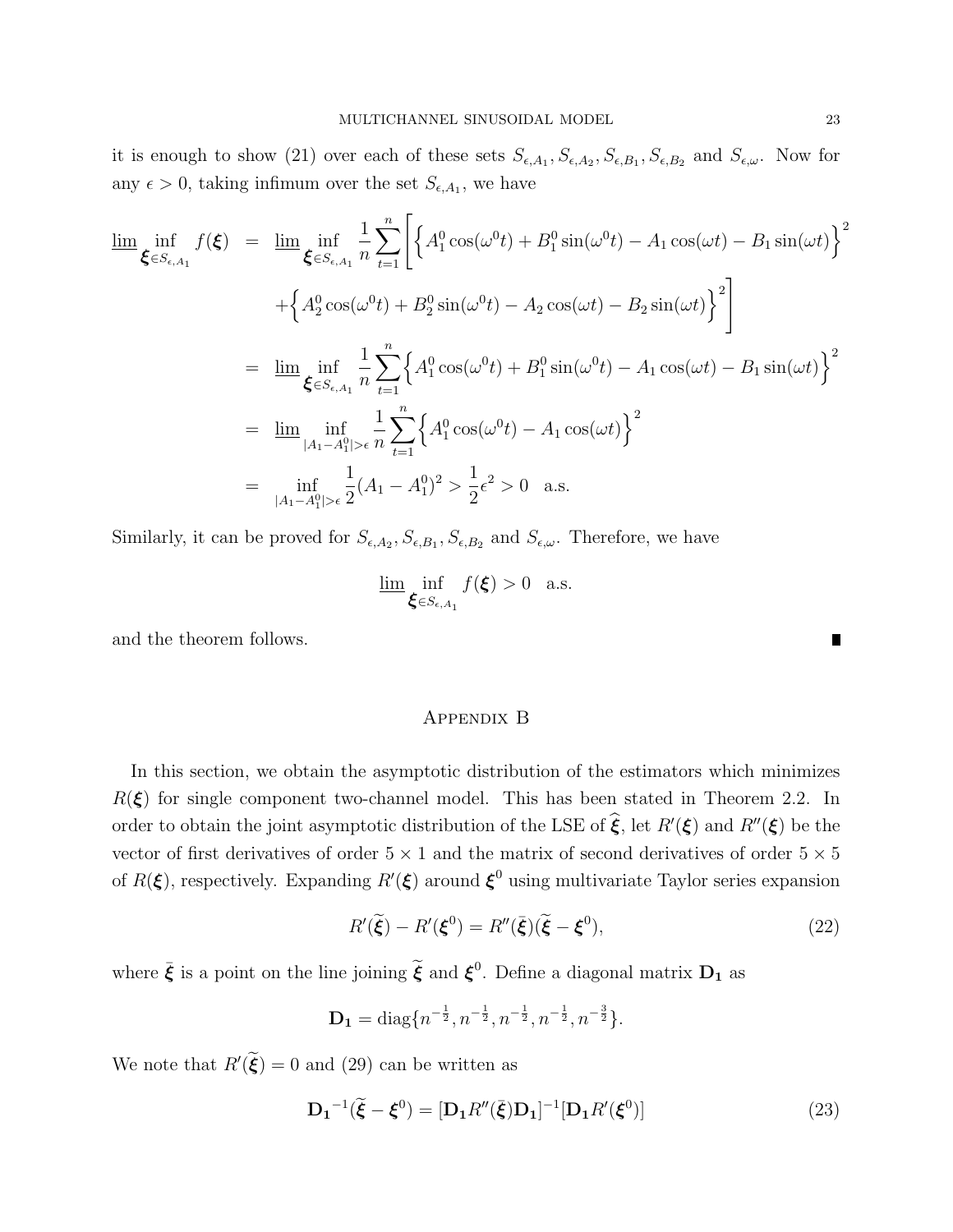if  $[D_1 R''(\bar{\xi})D_1]$  is an invertible matrix for large n. The elements of  $R''(\xi)$  are all continuous function and using the consistency results of  $\xi$ , we have

$$
\lim_{n \to \infty} [\mathbf{D}_1 R''(\bar{\boldsymbol{\xi}}) \mathbf{D}_1] = \lim_{n \to \infty} [\mathbf{D}_1 R''(\boldsymbol{\xi}^0) \mathbf{D}_1] = \Gamma.
$$
 (24)

$$
\mathbf{\Gamma} = \begin{pmatrix} 1 & 0 & 0 & 0 & \frac{B_1}{2} \\ 0 & 1 & 0 & 0 & -\frac{A_1}{2} \\ 0 & 0 & 1 & 0 & \frac{B_2}{2} \\ 0 & 0 & 0 & 1 & -\frac{A_2}{2} \\ \frac{B_1}{2} & -\frac{A_1}{2} & \frac{B_2}{2} & -\frac{A_2}{2} & \frac{1}{3}(A_1^2 + B_1^2 + A_2^2 + B_2^2) \end{pmatrix}
$$
(25)

Using the central limit theorem (Fuller(1996)), it follows that the normalized first derivative vector is asymptotically normally distributed

$$
\mathbf{D}_1 R'(\boldsymbol{\xi}^0) \stackrel{d}{\to} \mathcal{N}(\mathbf{0}, \boldsymbol{\Sigma})
$$
\n(26)

where the symmetric matrix  $\Sigma = ((\Sigma_{jk}))$  is the asymptotic dispersion matrix of  $R'(\xi^0)D_1$ . The elements of  $\Sigma$  are given by

$$
\Sigma_{11} = 2\sigma_1^2, \quad \Sigma_{12} = 0, \quad \Sigma_{13} = 2\sigma_{12}, \quad \Sigma_{14} = 0, \quad \Sigma_{15} = B_1\sigma_1^2 + B_2\sigma_{12},
$$
  
\n
$$
\Sigma_{22} = 2\sigma_1^2, \quad \Sigma_{23} = 0, \quad \Sigma_{24} = 2\sigma_{12}, \quad \Sigma_{25} = -A_1\sigma_1^2 - A_2\sigma_{12},
$$
  
\n
$$
\Sigma_{33} = 2\sigma_2^2, \quad \Sigma_{34} = 0, \quad \Sigma_{35} = B_2\sigma_2^2 + B_1\sigma_{12},
$$
  
\n
$$
\Sigma_{44} = 2\sigma_2^2, \quad \Sigma_{45} = -A_2\sigma_2^2 - A_1\sigma_{12},
$$
  
\n
$$
\Sigma_{55} = \frac{2}{3} \Big[ \sigma_1^2 (A_1^2 + B_1^2) + \sigma_2^2 (A_2^2 + B_2^2) + 2\sigma_{12} (A_1A_2 + B_1B_2) \Big],
$$

and this proves the Theorem.

### Appendix C

In this Appendix, we prove the strong consistency of  $\tilde{\sigma}_j^2$  and  $\tilde{\sigma}_{12}$  for two-channel multiple sinusoidal model. If for  $k = 1, ..., p$ ,  $j = 1, 2, \tilde{A}_{jk}, \tilde{B}_{jk}$  and  $\tilde{\omega}_k$  are LSEs of  $A_{jk}^0$ ,  $B_{jk}^0$  and  $\omega_k^0$ , respectively, then the LSE of  $\sigma_j^2$  will be

$$
\widetilde{\sigma}_j^2 = \frac{1}{n} \sum_{t=1}^n \Big[ y_j(t) - \sum_{k=1}^n \Big( \widetilde{A}_{jk} \cos(\widetilde{\omega}_k t) + \widetilde{B}_{jk} \sin(\widetilde{\omega}_j t) \Big) \Big]^2.
$$

We need the following lemma to prove the strong consistency of  $\tilde{\sigma}_j^2$  along with Lemma 1.

**Lemma 4.** If  $\widetilde{\omega}_k$  is the LSE of  $\omega_k^0$  for model (1), then as  $n \to \infty$ ,

$$
n(\widetilde{\omega}_k - \omega_k^0) \to 0, \ \ a.s.
$$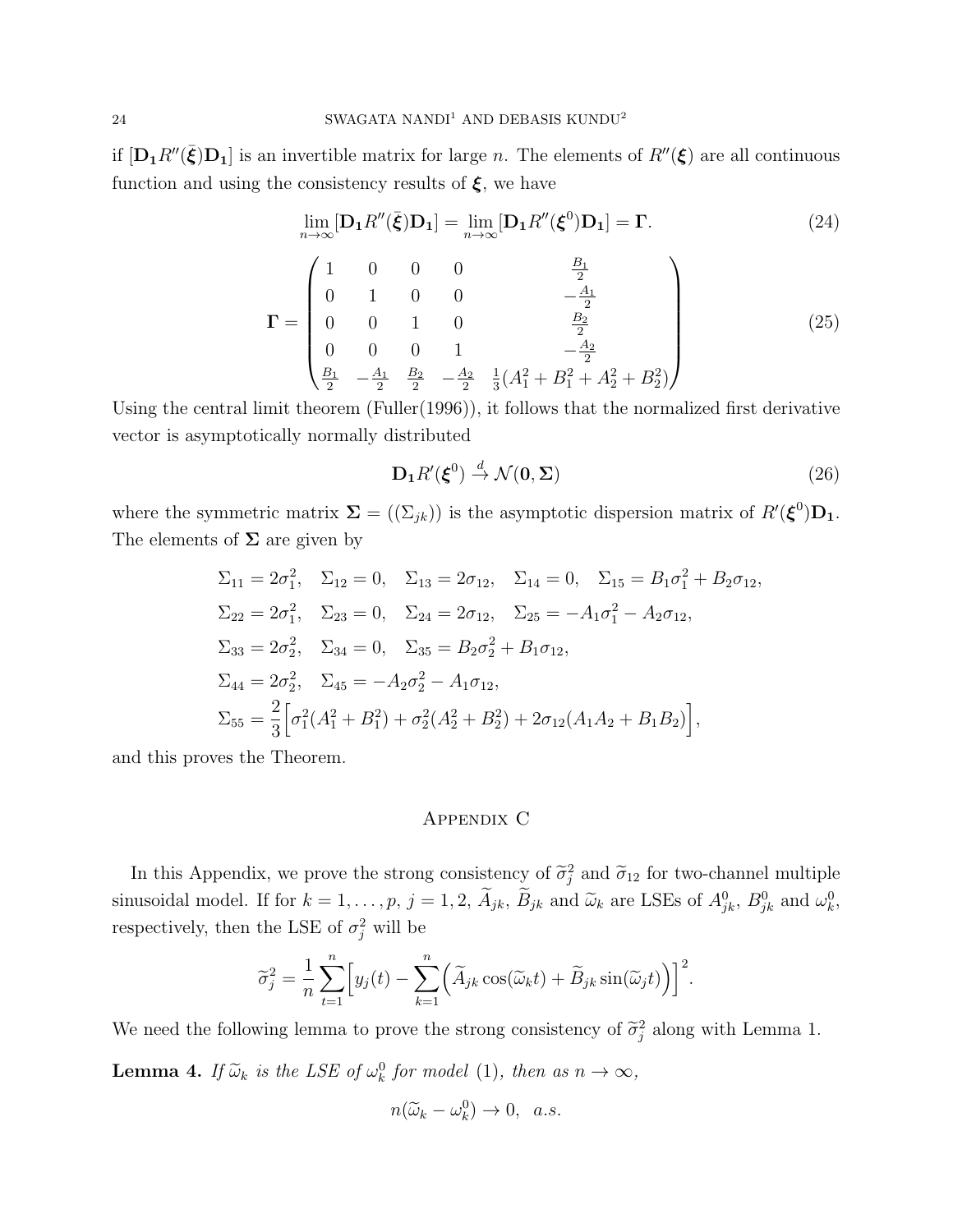Proof of Lemma 4: Observe that from equation (29), we have

$$
R'(\tilde{\xi}) - R'(\xi^0) = R''(\bar{\xi})(\tilde{\xi} - \xi^0). \tag{27}
$$

Define a diagonal matrix  $\mathbf{U} = \text{diag}\{1, 1, 1, 1, \frac{1}{n}\}$  $\frac{1}{n}$ , then from equation (27), we can write

$$
\mathbf{U}^{-1}(\widetilde{\boldsymbol{\xi}}-\boldsymbol{\xi}^0)=\Big[\frac{1}{\sqrt{n}}\mathbf{U} R''(\bar{\boldsymbol{\xi}})\mathbf{U}\frac{1}{\sqrt{n}}\Big]^{-1}\Big[\frac{1}{n}\mathbf{U} R'(\boldsymbol{\xi}^0)\Big].
$$

Then,  $\frac{1}{n}$ **U** = **D**<sub>1</sub>, therefore  $\left[\frac{1}{\sqrt{n}}\mathbf{U}R''(\bar{\boldsymbol{\xi}})\mathbf{U}\frac{1}{\sqrt{n}}\right]$  $\frac{1}{\sqrt{n}}$ <sup>-1</sup>  $\longrightarrow \Gamma^{-1}$  as  $n \to \infty$  and because of Lemma 1, we have

$$
\frac{1}{n}\mathbf{U}R'(\boldsymbol{\xi}^0)\longrightarrow 0,\ \ a.s.
$$

That proves the lemma.

**Proof of Theorem 2.3:** Observe that for  $j = 1, 2$ ,

$$
\widetilde{\sigma}_{j} = \frac{1}{n} \sum_{t=1}^{n} \left[ y_{j}(t) - \widetilde{A}_{j} \cos(\widetilde{\omega}t) - \widetilde{B}_{j} \sin(\widetilde{\omega}t) \right]^{2}
$$
\n
$$
= \frac{1}{n} \sum_{t=1}^{n} e_{j}^{2}(t) + \frac{2}{n} \sum_{t=1}^{n} e_{j}(t) \left[ A_{j}^{0} \cos(\omega^{0}t) + B_{j}^{0} \sin(\omega^{0}t) - \widetilde{A}_{j} \cos(\widetilde{\omega}t) - \widetilde{B}_{j} \sin(\widetilde{\omega}t) \right]
$$
\n
$$
+ \frac{1}{n} \sum_{t=1}^{n} \left[ A_{j}^{0} \cos(\omega^{0}t) + B_{j}^{0} \sin(\omega^{0}t) - \widetilde{A}_{j} \cos(\widetilde{\omega}t) - \widetilde{B}_{j} \sin(\widetilde{\omega}t) \right]^{2}
$$
\n
$$
= R_{1}(j) + R_{2}(j) + R_{3}(j) \quad \text{(say)}.
$$

The second term  $R_2(j)$  converges to zero almost surely because of Lemma 1 and the last term  $R_3(j)$  converges to zero due to Lemma 4 for  $j = 1, 2$ . Since  $R_1(j) = \frac{1}{n} \sum_{t=1}^n e_j^2(t)$  converges almost surely to  $\sigma_j^2$ ,  $j = 1, 2$  because of strong law of large numbers, we have  $\tilde{\sigma}_j^2 \stackrel{a.s.}{\rightarrow} \sigma_j^2$ .

и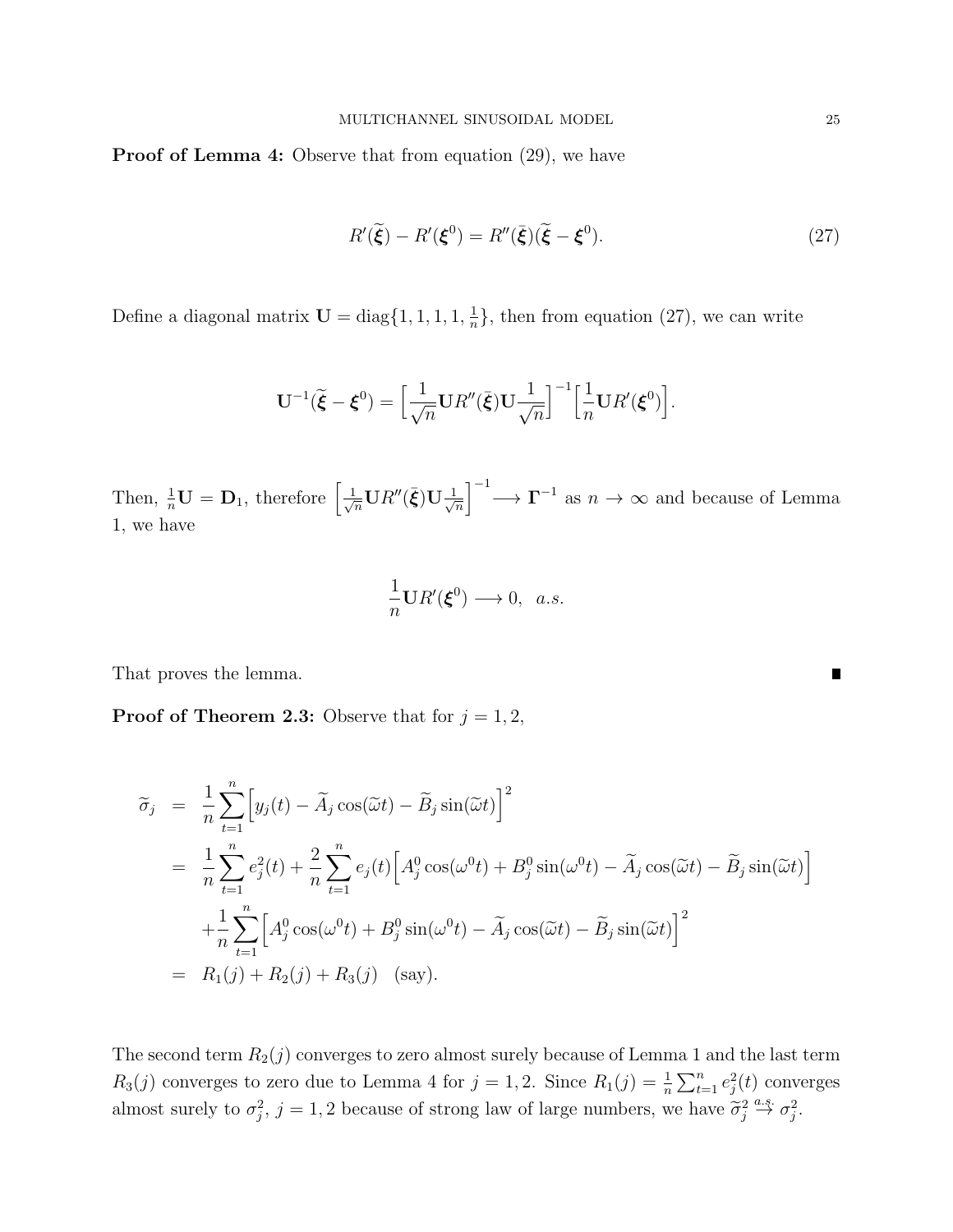Now consider the estimator of  $\sigma_{12}$ .

$$
\tilde{\sigma}_{12} = \frac{1}{n} \sum_{t=1}^{n} \left[ y_1(t) - \tilde{A}_1 \cos(\tilde{\omega}t) - \tilde{B}_1 \sin(\tilde{\omega}t) \right] \left[ y_2(t) - \tilde{A}_2 \cos(\tilde{\omega}t) - \tilde{B}_2 \sin(\tilde{\omega}t) \right]
$$
\n
$$
= \frac{1}{n} \sum_{t=1}^{n} e_1(t) e_2(t) + \frac{2}{n} \sum_{t=1}^{n} e_1(t) \left[ A_2^0 \cos(\omega^0 t) + B_2^0 \sin(\omega^0 t) - \tilde{A}_2 \cos(\tilde{\omega}t) - \tilde{B}_2 \sin(\tilde{\omega}t) \right]
$$
\n
$$
+ \frac{2}{n} \sum_{t=1}^{n} e_2(t) \left[ A_1^0 \cos(\omega^0 t) + B_1^0 \sin(\omega^0 t) - \tilde{A}_1 \cos(\tilde{\omega}t) - \tilde{B}_1 \sin(\tilde{\omega}t) \right]
$$
\n
$$
= \frac{1}{n} \sum_{t=1}^{n} \left[ A_1^0 \cos(\omega^0 t) + B_1^0 \sin(\omega^0 t) - \tilde{A}_1 \cos(\tilde{\omega}t) - \tilde{B}_1 \sin(\tilde{\omega}t) \right] \times
$$
\n
$$
= \frac{1}{n} \left[ A_2^0 \cos(\omega^0 t) + B_2^0 \sin(\omega^0 t) - \tilde{A}_2 \cos(\tilde{\omega}t) - \tilde{B}_2 \sin(\tilde{\omega}t) \right]
$$
\n
$$
= T_1 + T_2 + T_3 + T_4 \quad \text{(say)}.
$$

Note that using Lemma 1,  $T_2$  and  $T_3$  converges to zero almost surely and using Lemma 4,  $T_4$  also converges to zero almost surely. Now observe that the sequence  $\{e(t)e_2(t)\}\$ is an i.i.d. sequence of random variables with mean  $\sigma_{12}$  and variance  $\sigma_1^2 \sigma_2^2 - \sigma_{12}^2$ . Therefore,  $T_1$ converges to  $\sigma_{12}$  almost surely. This proves the theorem.

## Appendix D

In this Appendix, we prove Theorem 3.1 which states the strong consistency of GLSE of ξ. The following lemma similar to Appendix A is required.

**Lemma 5.** Let  $\hat{\boldsymbol{\xi}} = (\widehat{A}_1, \widehat{B}_1, \widehat{A}_2, \widehat{B}_2, \widehat{\omega})^T$  be an estimator of  $\boldsymbol{\xi}^0$  that minimizes  $S(\boldsymbol{\xi})$ , defined in (10) and for any  $\epsilon > 0$ , let  $G_{\epsilon} = {\{\xi : |\xi - \xi^0| > 5\epsilon\}}$  for some fixed  $\xi^0 \in [-M, M] \times$  $[-M, M] \times [-M, M] \times [-M, M] \times (0, \pi)$ . If for any  $\epsilon > 0$ ,

$$
\underline{\lim}_{n\to\infty} \inf_{G_{\epsilon}} \frac{1}{n} \left[ S(\xi) - S(\xi^0) \right] \ge 0, \quad a.s. \tag{28}
$$

then as  $n \to \infty$ ,  $\hat{\boldsymbol{\xi}} \to \boldsymbol{\xi}^0$  a.s.

Proof of Lemma 2: This lemma can be proved along the same line as Lemma 2, so it is omitted.

Proof of Theorem 3.1: In this proof, we denote

$$
\mu_k(\omega; t) = A_k \cos(\omega t) + B_k \sin(\omega t), \quad \mu_k^0(\omega^0; t) = A_k^0 \cos(\omega^0 t) + B_k^0 \sin(\omega^0 t).
$$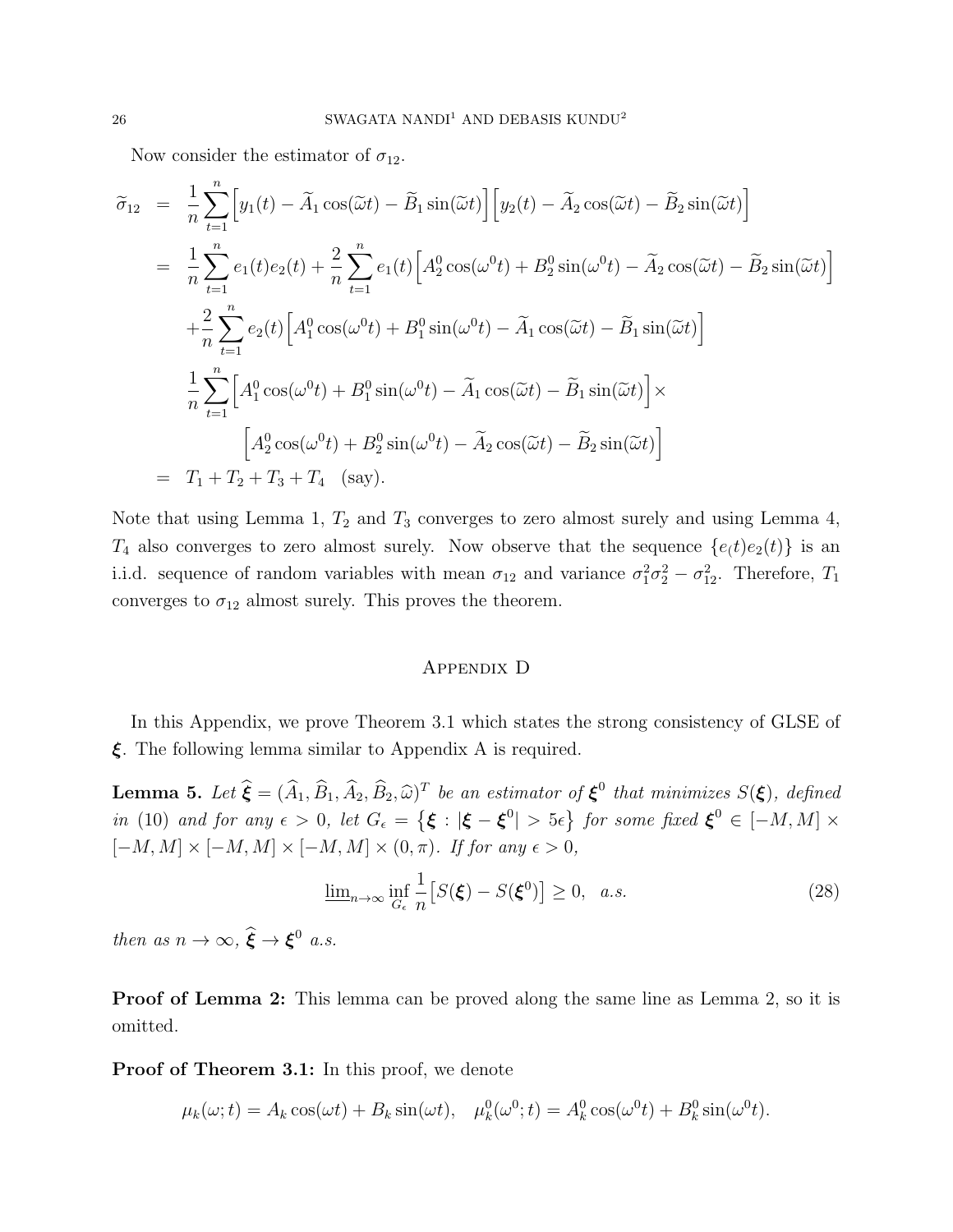Write

$$
\frac{1}{n}\Big[S(\boldsymbol{\xi})-S(\boldsymbol{\xi}^0)\Big]=h_1(\boldsymbol{\xi})+h_2(\boldsymbol{\xi})+h_3(\boldsymbol{\xi})
$$

where

$$
h_1(\boldsymbol{\xi}) = \frac{\sigma_2^2}{n} \sum_{t=1}^n \left( \mu_1^0(\omega^0; t) - \mu_1(\omega; t) \right)^2 + \frac{\sigma_1^2}{n} \sum_{t=1}^n \left( \mu_2^0(\omega^0; t) - \mu_2(\omega; t) \right)^2
$$
  

$$
- \frac{2\sigma_{12}}{n} \sum_{t=1}^n \left( \mu_1^0(\omega^0; t) - \mu_1(\omega; t) \right) \left( \mu_2^0(\omega^0; t) - \mu_2(\omega; t) \right)
$$
  

$$
h_2(\boldsymbol{\xi}) = \frac{2\sigma_2^2}{n} \sum_{t=1}^n e_1(t) \left( \mu_1^0(\omega^0; t) - \mu_1(\omega; t) \right) - \frac{2\sigma_{12}}{n} \sum_{t=1}^n e_1(t) \left( \mu_2^0(\omega^0; t) - \mu_2(\omega; t) \right)
$$
  

$$
h_3(\boldsymbol{\xi}) = \frac{2\sigma_1^2}{n} \sum_{t=1}^n e_2(t) \left( \mu_2^0(\omega^0; t) - \mu_2(\omega; t) \right) - \frac{2\sigma_{12}}{n} \sum_{t=1}^n e_1(t) \left( \mu_1^0(\omega^0; t) - \mu_1(\omega; t) \right).
$$

According to Assumption 1,  ${e_1(t)}$  and  ${e_2(t)}$  are sequences of i.i.d. random variables with mean zeros are finite variances. Therefore, using Lemma 1, we have

$$
\lim_{n\to\infty}\sup_{\boldsymbol{\xi}\in G_{\epsilon}}h_2(\boldsymbol{\xi})=0,\quad\text{and}\quad\lim_{n\to\infty}\sup_{\boldsymbol{\xi}\in G_{\epsilon}}h_3(\boldsymbol{\xi})=0.
$$

Note that the proof will be complete if we can show lim inf  $\inf_{\xi \in G_{\epsilon}} h_1(\xi) > 0$  a.s. Since

$$
G_{\epsilon} \subset G_{\epsilon,A_1} \cup G_{\epsilon,A_2} \cup G_{\epsilon,B_1} \cup G_{\epsilon,B_2} \cup G_{\epsilon,\omega},
$$

where

$$
G_{\epsilon, A_i} = \{\xi : |A_i - A_i^0| > \epsilon\}, \quad G_{\epsilon, B_i} = \{\xi : |B_i - B_i^0| > \epsilon\}, i = 1, 2
$$
  
and 
$$
G_{\epsilon, \omega} = \{\xi : |\omega - \omega^0| > \epsilon\}.
$$

Now for any  $\epsilon > 0$ , for each of the above sets liminf inf $\zeta \in G$  h<sub>1</sub>( $\xi > 0$  a.s. where G can be  $G_{\epsilon,A_i}, G_{\epsilon,B_i}, k = 1, 2 \text{ or } G_{\epsilon,\omega}.$  Therefore, the result follows.

### Appendix E

In this Appendix, we prove Theorem 3.2. As the model considered in Theorem 3.1 is the two channel model with one frequency, the number of unknown parameters is 5.

Let  $S'(\xi)$  and  $S''(\xi)$  be a  $5 \times 1$  vector and  $5 \times 5$  matrix of  $S(\xi)$ , where  $S(\xi)$  is defined in (10). Expanding  $S'(\xi)$  around  $\xi^0$  using multivariate Taylor series expansion

$$
S'(\tilde{\tilde{\xi}}) - S'(\xi^0) = S''(\bar{\xi})(\tilde{\tilde{\xi}} - \xi^0),\tag{29}
$$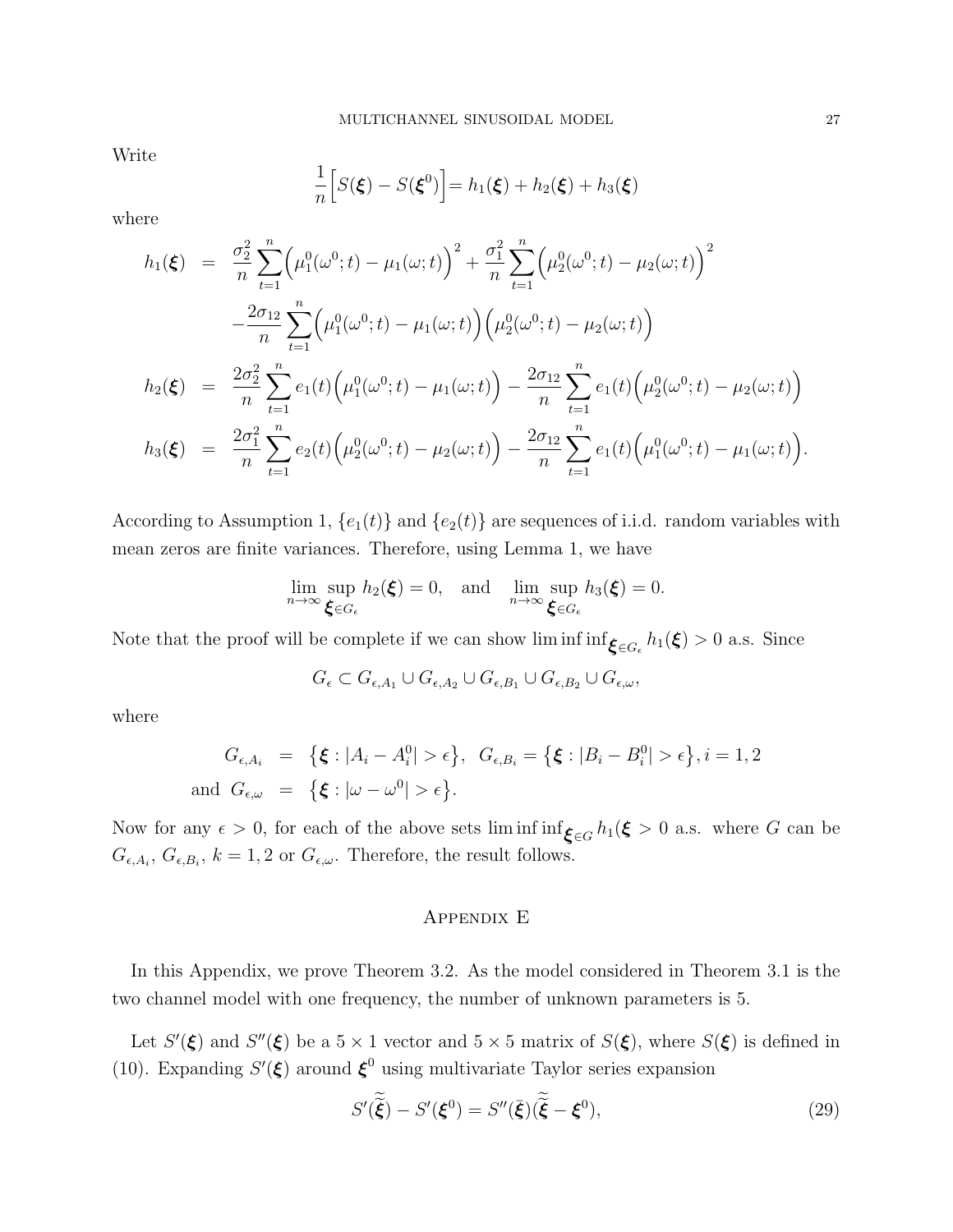where  $\bar{\xi}$  is a point on the line joining  $\tilde{\xi}$  and  $\xi^0$ . Define a diagonal matrix  $D_1$  as

$$
\mathbf{D_1} = \text{diag}\{n^{-\frac{1}{2}}, n^{-\frac{1}{2}}, n^{-\frac{1}{2}}, n^{-\frac{1}{2}}, n^{-\frac{3}{2}}\}.
$$

We note that  $S'(\tilde{\xi}) = 0$  and (29) can be written as

$$
\mathbf{D_1}^{-1}(\tilde{\tilde{\boldsymbol{\xi}}}-\boldsymbol{\xi}^0) = [\mathbf{D_1}S''(\bar{\boldsymbol{\xi}})\mathbf{D_1}]^{-1}[\mathbf{D_1}S'(\boldsymbol{\xi}^0)]
$$
\n(30)

if  $[D_1S''(\bar{\xi})D_1]$  is an invertible matrix for large n. The elements of  $S''(\xi)$  are all continuous function and using the consistency results of  $\widetilde{\xi},$  we have

$$
\lim_{n \to \infty} [\mathbf{D}_1 S''(\bar{\boldsymbol{\xi}}) \mathbf{D}_1] = \lim_{n \to \infty} [\mathbf{D}_1 S''(\boldsymbol{\xi}^0) \mathbf{D}_1] = \mathbf{\Gamma}_g,\tag{31}
$$

where the matrix  $\Gamma_g$  is given in Theorem 3.2. The elements of  $S''(\boldsymbol{\xi}^0)$  are listed in Appendix F. The first order derivatives of  $S(\xi)$  at the true value  $\xi^0$  are as follows.

$$
\frac{\partial S(\xi)}{\partial A_1} \Big|_{\xi = \xi^0} = -2\sigma_2^2 \sum_{t=1}^n e_1(t) \cos(\omega^0 t) + 2\sigma_{12} \sum_{t=1}^n e_2(t) \cos(\omega^0 t)
$$
\n
$$
\frac{\partial S(\xi)}{\partial B_1} \Big|_{\xi = \xi^0} = -2\sigma_2^2 \sum_{t=1}^n e_1(t) \sin(\omega^0 t) + 2\sigma_{12} \sum_{t=1}^n e_2(t) \sin(\omega^0 t)
$$
\n
$$
\frac{\partial S(\xi)}{\partial A_2} \Big|_{\xi = \xi^0} = -2\sigma_1^2 \sum_{t=1}^n e_2(t) \cos(\omega^0 t) + 2\sigma_{12} \sum_{t=1}^n e_1(t) \cos(\omega^0 t)
$$
\n
$$
\frac{\partial S(\xi)}{\partial B_2} \Big|_{\xi = \xi^0} = -2\sigma_1^2 \sum_{t=1}^n e_2(t) \sin(\omega^0 t) + 2\sigma_{12} \sum_{t=1}^n e_1(t) \sin(\omega^0 t)
$$
\n
$$
\frac{\partial S(\xi)}{\partial \omega} \Big|_{\xi = \xi^0} = 2\sigma_2^2 \sum_{t=1}^n t e_1(t) \Big( A_1^0 \sin(\omega^0 t) - B_1^0 \cos(\omega^0 t) \Big)
$$
\n
$$
+2\sigma_1^2 \sum_{t=1}^n t e_2(t) \Big( A_2^0 \sin(\omega^0 t) - B_2^0 \cos(\omega^0 t) \Big)
$$
\n
$$
-2\sigma_{12} \sum_{t=1}^n t e_1(t) \Big( A_2^0 \sin(\omega^0 t) - B_2^0 \cos(\omega^0 t) \Big)
$$
\n
$$
-2\sigma_{12} \sum_{t=1}^n t e_2(t) \Big( A_1^0 \sin(\omega^0 t) - B_1^0 \cos(\omega^0 t) \Big)
$$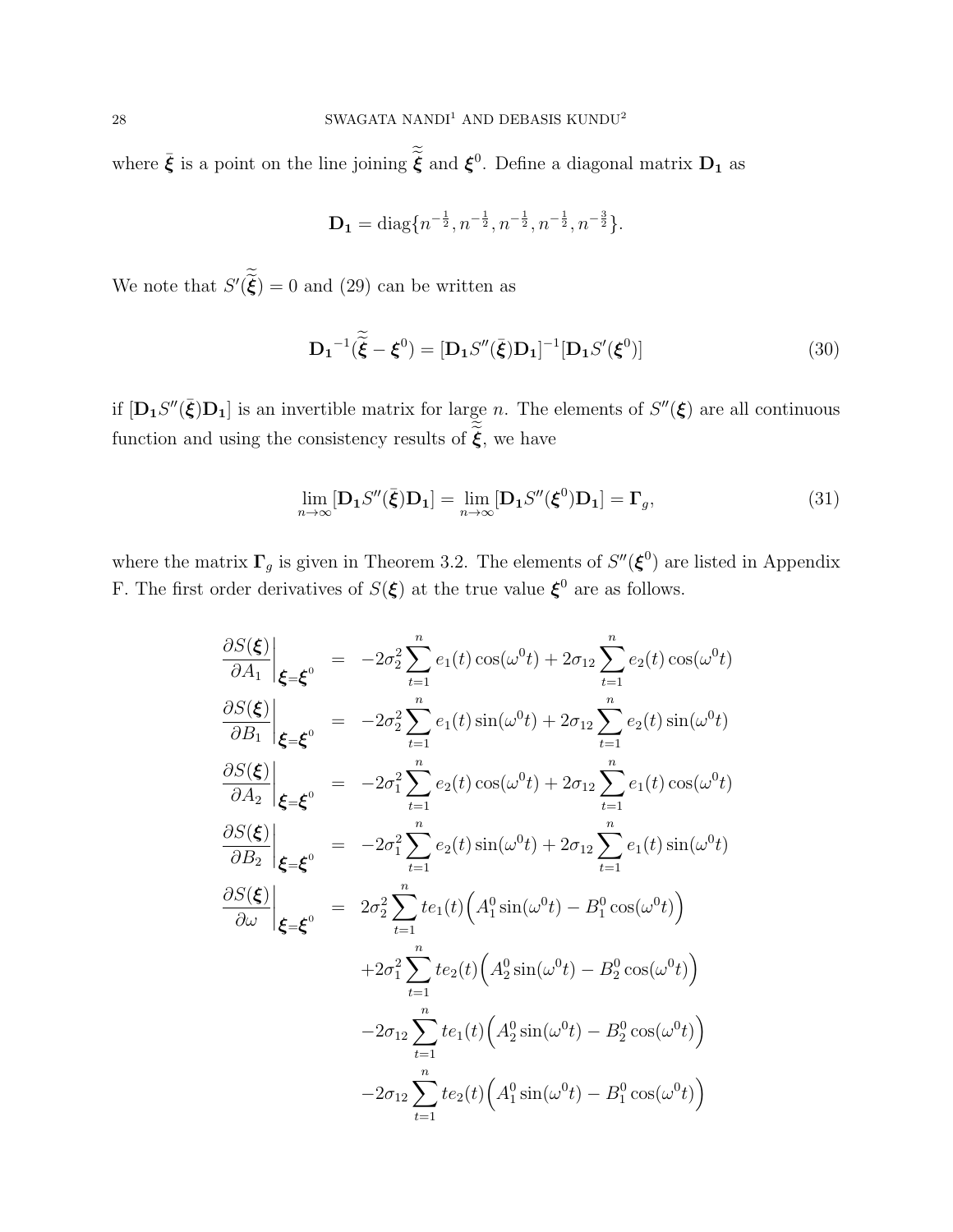# Appendix F

In this Appendix, we list the second order derivatives of  $S(\xi)$  with respect the elements of ξ.

$$
\frac{\partial^2 S(\boldsymbol{\xi})}{\partial A_1^2} = 2\sigma_2^2 \sum_{t=1}^n \cos^2(\omega t), \quad \frac{\partial^2 S(\boldsymbol{\xi})}{\partial B_1^2} = 2\sigma_2^2 \sum_{t=1}^n \sin^2(\omega t), \quad \frac{\partial^2 S(\boldsymbol{\xi})}{\partial A_1 B_1} = 2\sigma_2^2 \sum_{t=1}^n \cos(\omega t) \sin(\omega t),
$$
  

$$
\frac{\partial^2 S(\boldsymbol{\xi})}{\partial A_2^2} = 2\sigma_1^2 \sum_{t=1}^n \cos^2(\omega t), \quad \frac{\partial^2 S(\boldsymbol{\xi})}{\partial B_2^2} = 2\sigma_1^2 \sum_{t=1}^n \sin^2(\omega t), \quad \frac{\partial^2 S(\boldsymbol{\xi})}{\partial A_2 B_2} = 2\sigma_1^2 \sum_{t=1}^n \cos(\omega t) \sin(\omega t),
$$
  

$$
\frac{\partial^2 S(\boldsymbol{\xi})}{\partial A_1 A_2} = -2\sigma_{12} \sum_{t=1}^n \cos^2(\omega t), \quad \frac{\partial^2 S(\boldsymbol{\xi})}{\partial A_1 B_2} = -2\sigma_{12} \sum_{t=1}^n \cos(\omega t) \sin(\omega t),
$$
  

$$
\frac{\partial^2 S(\boldsymbol{\xi})}{\partial B_1 A_2} = -2\sigma_{12} \sum_{t=1}^n \cos(\omega t) \sin(\omega t), \quad \frac{\partial^2 S(\boldsymbol{\xi})}{\partial B_1 B_2} = -2\sigma_{12} \sum_{t=1}^n \sin^2(\omega t),
$$

$$
\frac{\partial^2 S(\xi)}{\partial \omega^2} = 2\sigma_2^2 \sum_{t=1}^n t^2 \Big( A_1 \sin(\omega t) - B_1 \cos(\omega t) \Big)^2 + 2\sigma_1^2 \sum_{t=1}^n t^2 \Big( A_2 \sin(\omega t) - B_2 \cos(\omega t) \Big)^2
$$
  
+2\sigma\_2^2 \sum\_{t=1}^n t^2 \Big( y\_1(t) - A\_1 \cos(\omega t) - B\_1 \sin(\omega t) \Big) \Big( A\_1 \cos(\omega t) + B\_1 \sin(\omega t) \Big)  
+2\sigma\_1^2 \sum\_{t=1}^n t^2 \Big( y\_2(t) - A\_2 \cos(\omega t) - B\_2 \sin(\omega t) \Big) \Big( A\_2 \cos(\omega t) + B\_2 \sin(\omega t) \Big)  
-4\sigma\_{12} \sum\_{t=1}^n t^2 \Big( A\_1 \sin(\omega t) - B\_1 \cos(\omega t) \Big) \Big( A\_2 \sin(\omega t) - B\_2 \cos(\omega t) \Big)  
-2\sigma\_{12} \sum\_{t=1}^n t^2 \Big( y\_1(t) - A\_1 \cos(\omega t) - B\_1 \sin(\omega t) \Big) \Big( A\_2 \sin(\omega t) - B\_2 \cos(\omega t) \Big)  
-2\sigma\_{12} \sum\_{t=1}^n t^2 \Big( y\_2(t) - A\_2 \cos(\omega t) - B\_2 \sin(\omega t) \Big) \Big( A\_1 \sin(\omega t) - B\_1 \cos(\omega t) \Big),  
\frac{\partial^2 S(\xi)}{\partial A\_1 \partial \omega} = -2\sigma\_2^2 \sum\_{t=1}^n t \cos(\omega t) \Big( A\_1 \sin(\omega t) - B\_1 \cos(\omega t) \Big)  
+2\sigma\_{12} \sum\_{t=1}^n t \cos(\omega t) \Big( A\_2 \sin(\omega t) - B\_2 \cos(\omega t) \Big)  
-2\sigma\_{12} \sum\_{t=1}^n t \sin(\omega t) \Big( y\_2(t) - A\_2 \cos(\omega t) - B\_2 \sin(\omega t) \Big),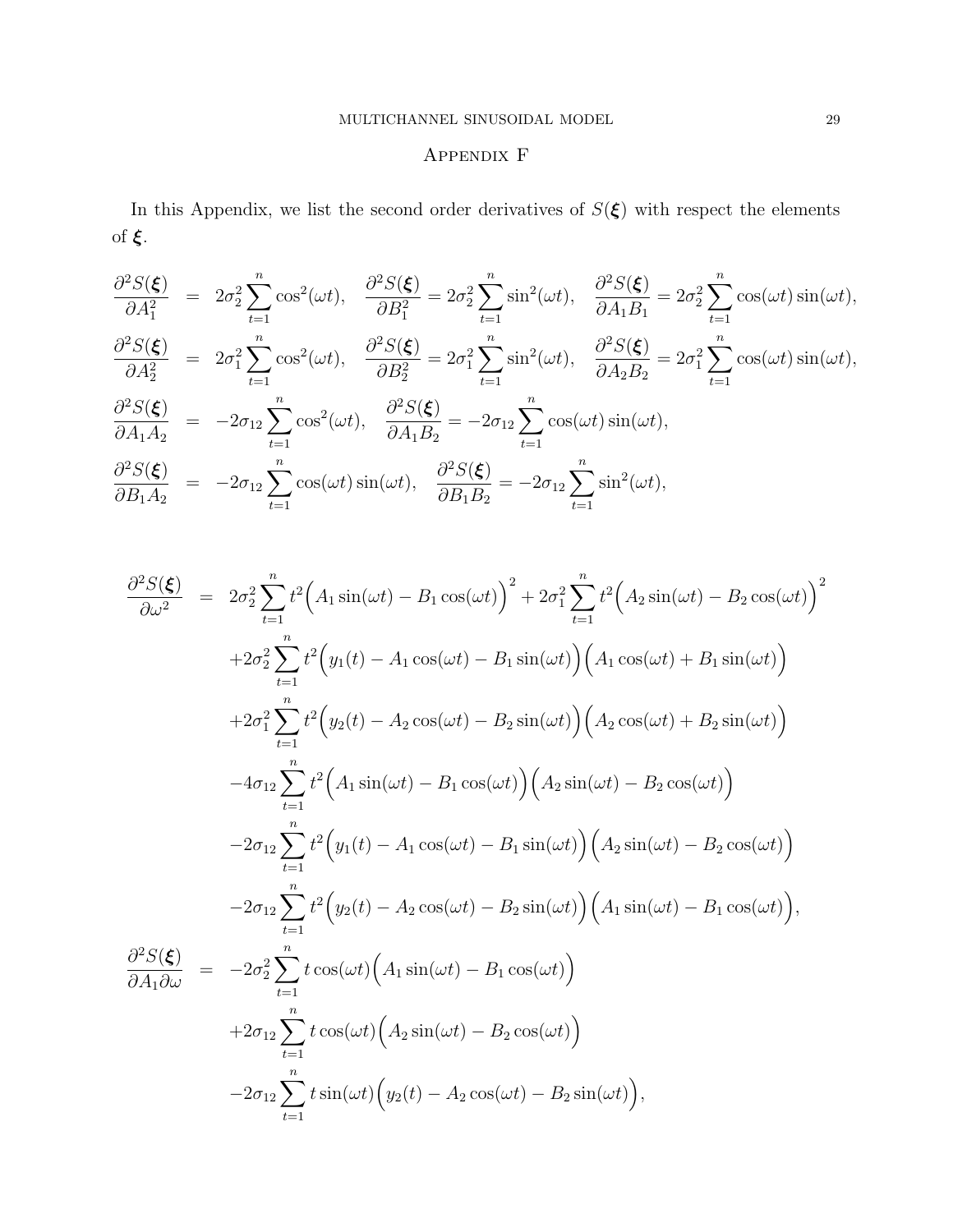$$
\frac{\partial^2 S(\boldsymbol{\xi})}{\partial A_2 \partial \omega} = -2\sigma_1^2 \sum_{t=1}^n t \cos(\omega t) \Big( A_2 \sin(\omega t) - B_2 \cos(\omega t) \Big) \n+2\sigma_{12} \sum_{t=1}^n t \cos(\omega t) \Big( A_1 \sin(\omega t) - B_1 \cos(\omega t) \Big) \n-2\sigma_{12} \sum_{t=1}^n t \sin(\omega t) \Big( y_1(t) - A_1 \cos(\omega t) - B_1 \sin(\omega t) \Big),
$$
\n
$$
\frac{\partial^2 S(\boldsymbol{\xi})}{\partial B_1 \partial \omega} = -2\sigma_2^2 \sum_{t=1}^n t \sin(\omega t) \Big( A_1 \sin(\omega t) - B_1 \cos(\omega t) \Big) \n+2\sigma_{12} \sum_{t=1}^n t \sin(\omega t) \Big( A_2 \sin(\omega t) - B_2 \cos(\omega t) \Big) \n-2\sigma_{12} \sum_{t=1}^n t \cos(\omega t) \Big( y_2(t) - A_2 \cos(\omega t) - B_2 \sin(\omega t) \Big),
$$
\n
$$
\frac{\partial^2 S(\boldsymbol{\xi})}{\partial B_2 \partial \omega} = -2\sigma_1^2 \sum_{t=1}^n t \sin(\omega t) \Big( A_2 \sin(\omega t) - B_2 \cos(\omega t) \Big) \n+2\sigma_{12} \sum_{t=1}^n t \sin(\omega t) \Big( A_1 \sin(\omega t) - B_1 \cos(\omega t) \Big) \n-2\sigma_{12} \sum_{t=1}^n t \cos(\omega t) \Big( y_1(t) - A_1 \cos(\omega t) - B_1 \sin(\omega t) \Big).
$$

#### **REFERENCES**

- [1] Chan, F.K.W., So, H.C., Sun, W. (2013), "Accurate estimation of common sinusoidal parameters in multiple channels", Signal Processing, vol. 93, 742 – 748.
- [2] Clercq, W.D., Vanrumste, B., Papy, J.-M., Paesschen, W.V. and Van Huffel, S. (2005), "Modeling common dynamics in multichannel signals with applications to artifact and background removal EEG recordings", IEEE Transactions on Biomedical Engineering, vol. 52, 2006 – 2015.
- [3] Griffin, A., Hirvonen, T., Tzagkarakis, C., Mouchtaris, A., Tsakalides, P. (2011), "Single-channel and multi-channel sinusoidal audio coding using compresses sensing", IEEE Transactions on Signal Processing, vol. 19, 1382 – 1395.
- [4] Handel, P. (2008), "Parameter estimation employing a dual-channel sine-wave model under a Gaussian assumption", IEEE Transactions on Instrumentation and Measurement, vol. 57, 1661 – 1669.
- [5] Handel, P. and Host-Madsen, A. (1997), "Estimation of velocity and size particles from two channel laser anemometry measurements", Measurement, vol. 21, 113 – 123.
- [6] Nandi, S. and Kundu, D. (2020), Statistical Signal Processing: Frequency Estimation, 2nd Edition, Springer, Singapore.